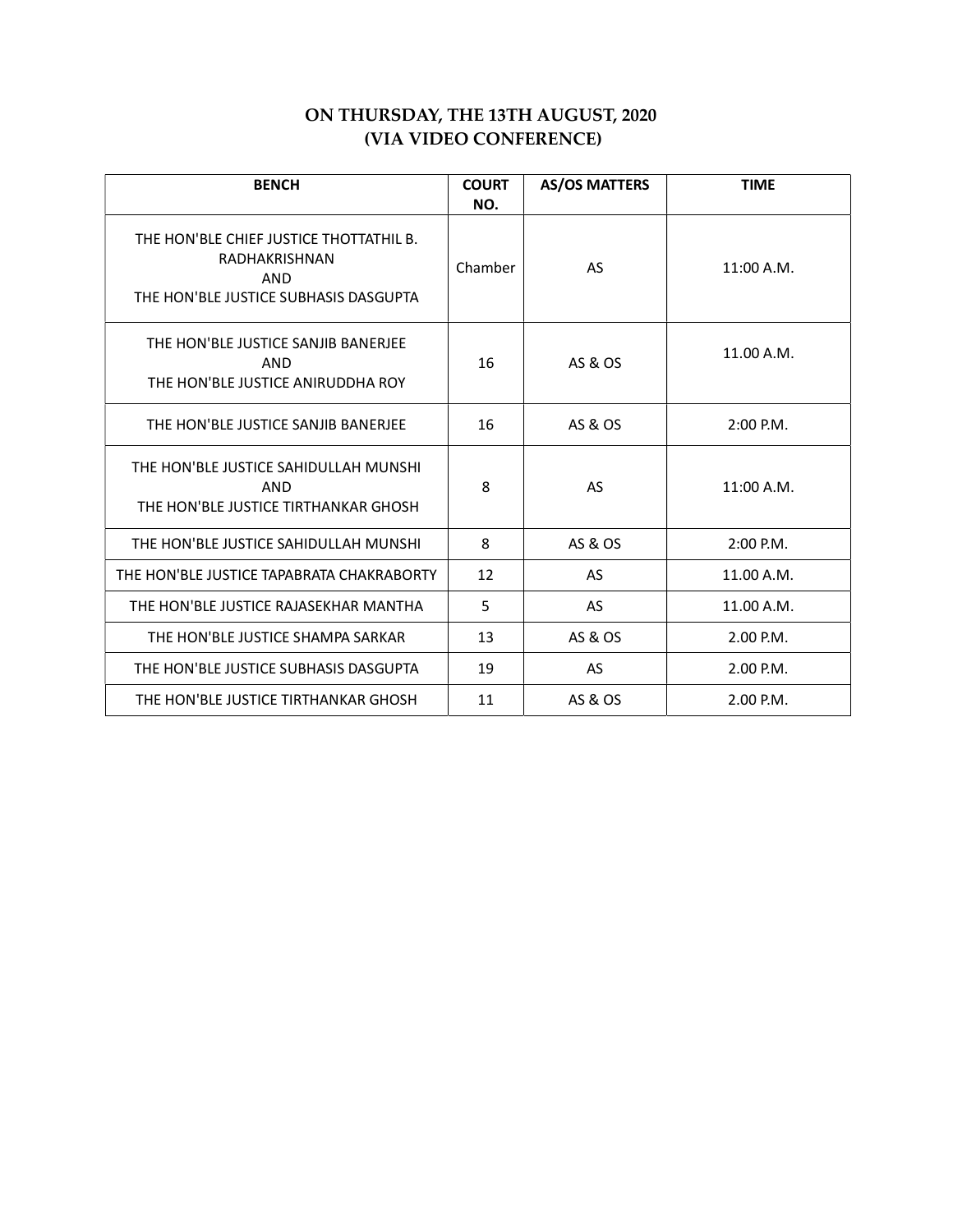### URGENT NOTICE

- 1) Learned Advocates of both parties and/or Party in-person intend to receive LINK for taking part in the Virtual Court proceedings shall have to fill up the 'V-Court Contact details submission' form (available at the Home page of the website of Calcutta High Court) mandatorily, after publication of the Cause List of a particular day till 9:00 a.m. of the date of hearing. LINK could not be shared in case of failure to submit the above form.
- 2) Link will be sent to the Learned Advocate/Party-in-person in cluster and will let them join in VC, one item prior to their matter, in order to prevent any kind of disruption in Court proceeding.
- 3) In this regard, Learned Advocate/Party-in-person are requested to follow the Display Board of Calcutta High Court to ascertain the running serial of the respective Hon'ble Benches, which is available at https://www.calcuttahighcourt.gov.in/Display-Board.
- 4) Learned Advocate/Party-in-person are requested to keep their microphone muted except while interacting with the Hon'ble Bench.
- 5) Learned Advocate/Party-in-person are requested to write their respective item numbers, prefixing his/her name, while joining the V.C. Session.
- 6) To avoid echo, Learned Advocate/Party-in-person are requested not to use more than one device at the same time in the same room. They are also requested to avoid using overhead or pedestal fan, as it creates additional noise.
- 7) According to the Notification No. 1952-RG, dated 23.7.2020 filing of a fresh matter or communication for correction of any order of the principal Bench shall be made to the email id secy2cj@gmail.com on all working days upto 3 p.m. Filing of a fresh matter or communication for correction of any order of the Circuit Benches at Port Blair and Jalpaiguri shall be made to the email id circuit.chcfiling@gmail.com on all working days upto  $3$  p.m. The memo of evidence may be filed at respective emails within the stipulated time.

Kind co-operation is solicited for smooth conduct of the Court proceedings through "Microsoft Teams".

By Order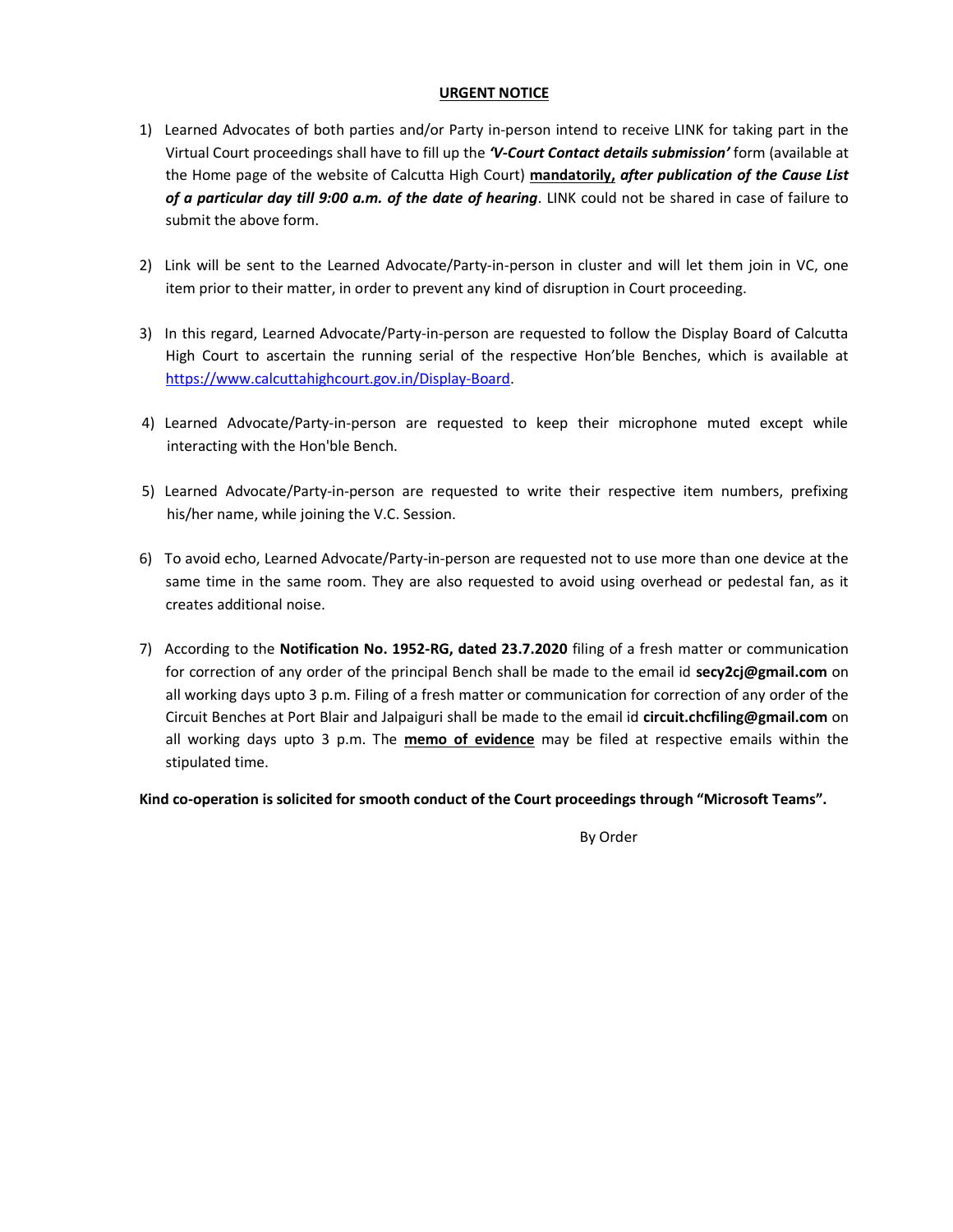## APPELLATE SIDE ON THURSDAY, THE 13TH AUGUST, 2020 COURT NO. 1 (VIA VIDEO CONFERENCE)

### 11:00 A.M.

## HON'BLE CHIEF JUSTICE THOTTATHIL B. RADHAKRISHNAN AND HON'BLE JUSTICE SUBHASIS DASGUPTA

NOTE : MATTERS WILL BE TAKEN UP THROUGH PHYSICAL HEARING ONLY WHEN BOTH THE PARTIES ARE AGREED.

RESIDUAL MATTERS OF THE LIST DATED 12TH AUGUST, 2020 AND MATTERS POSTED ON 13TH AUGUST, 2020 SHALL BE TAKEN UP BY THIS BENCH.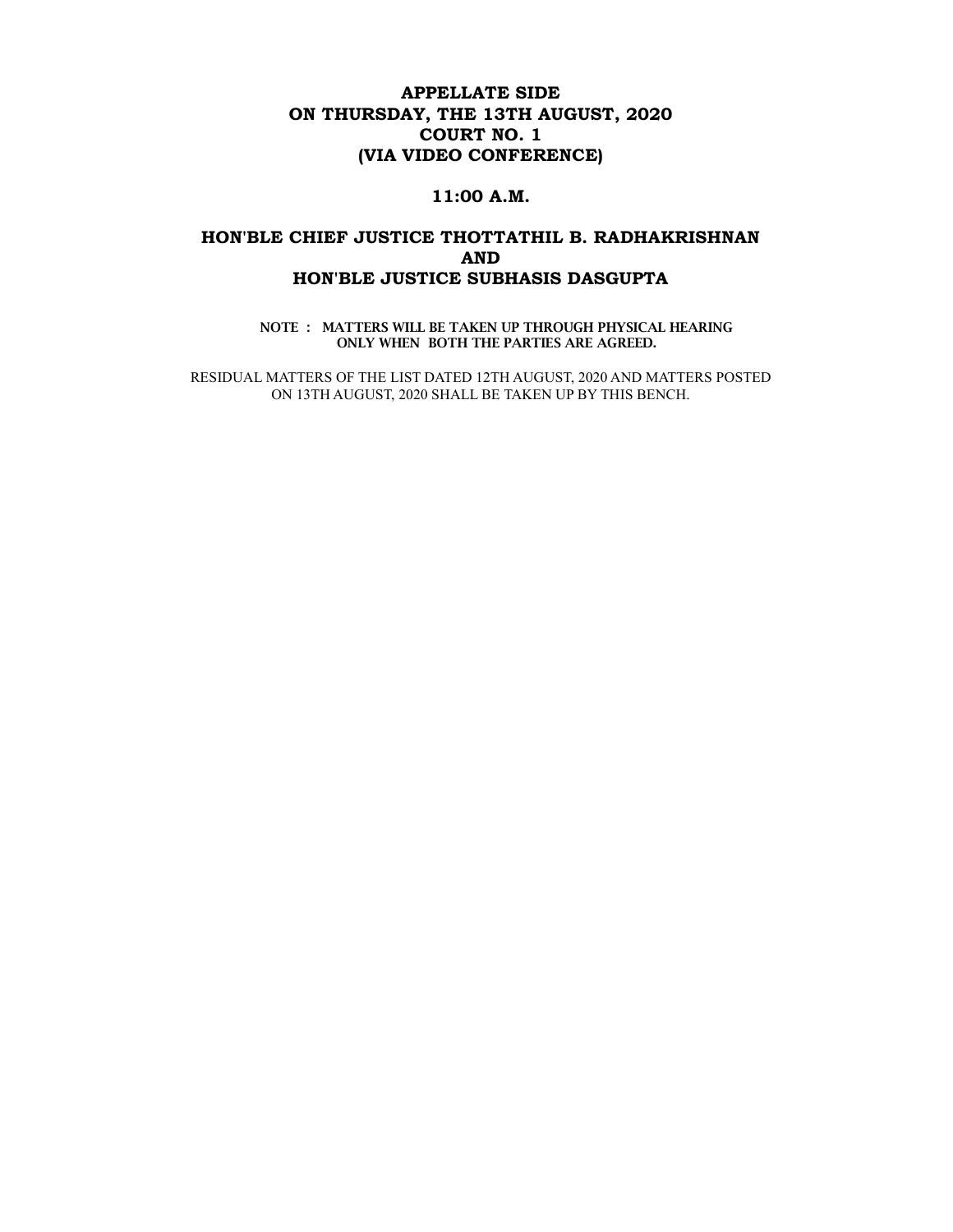## APPELLATE SIDE ON THURSDAY, THE 13TH AUGUST, 2020 COURT NO. 16 (VIA VIDEO CONFERENCE)

## 11.00 A.M. TO 1.00 P.M.

## HON'BLE JUSTICE SANJIB BANERJEE AND HON'BLE JUSTICE ANIRUDDHA ROY

NOTE : MATTERS WILL BE TAKEN UP THROUGH PHYSICAL HEARING ONLY WHEN BOTH THE PARTIES ARE AGREED.

 TO BE MENTIONED ---------------

1. WP.CT 115/2019 JAYANTA KR BAIDYA Vs SOMALI MUKHOPADHYAY UNION OF INDIA & ORS 2. CRM 4478/2020 MANOJ KUMAR SINGH Vs ANWASHA HALDER CRAN 2633/2020 STATE OF WEST BENGAL & ANR 3. CRM 4881/2020 ODUD SK. @ ADUD SK. & ORS. Vs RAJESHWAR CHAKRABORTY CRAN 3090/2020 STATE OF WEST BENGAL APPLICATION FOR BAIL -------------------- 4. CRM 5161/2020 SK SAFIKUL ISLAM & ORS Vs PINTU KARAR CRAN 3446/2020 STATE OF WEST BENGAL 5. CRM 5215/2020 RAJIB HOSSAIN Vs ARNAB CHATTERJEE STATE OF WEST BENGAL 6. CRM 4445/2020 JOJAN LEPCHA Vs **RAJESH KUMAR SHARMA**  STATE OF WEST BENGAL 7. CRM 5141/2020 HARWINDAR SINGH & ANR. Vs **JAYDEEP KANTA BHOWMIK**  CRAN 3424/2020 STATE OF WEST BENGAL & ORS. 8. CRM 4578/2020 KALYAN MURMU Vs **BITASOK BANERJEE**  CRAN 2717/2020 STATE OF WEST BENGAL 9. CRM 5411/2020 DEEPU SINGH Vs Sand Control of MOHAMMAD KHAIRUL CRAN 3732/2020 STATE OF WEST BENGAL 10. CRM 5413/2020 PARESH BISWAS & ANR Vs PRABIR MAJUMDER CRAN 3734/2020 STATE OF WEST BENGAL 11. CRM 5415/2020 JHANTU DOLUI VS MUJIBAR ALI NASKAR CRAN 3737/2020 STATE OF WEST BENGAL 12. CRM 5427/2020 MD SHAHNAWAZ Vs MOHAMMAD KHAIRUL CRAN 3748/2020 STATE OF WEST BENGAL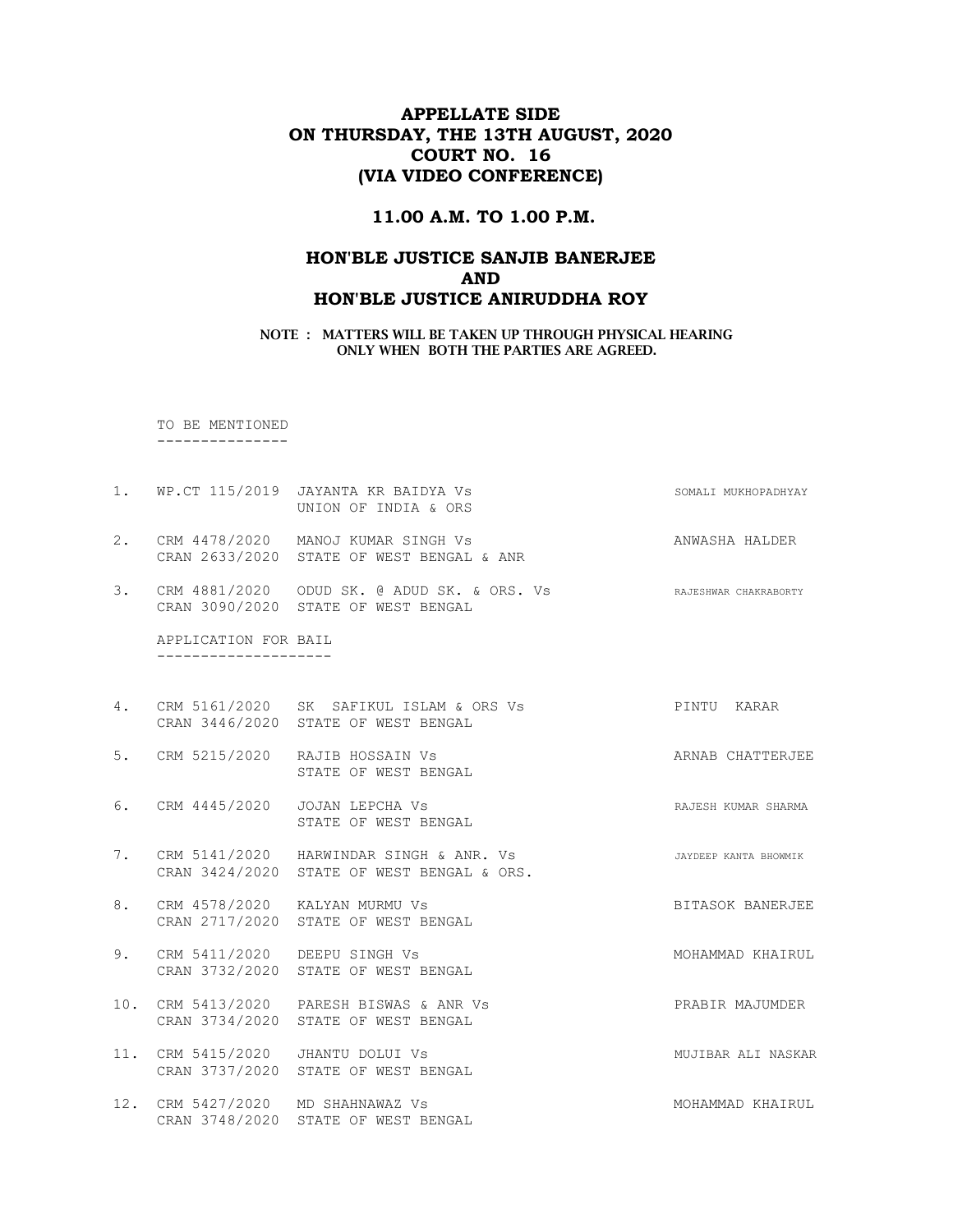|     |                                   | 13. CRM 5439/2020 ASHOK KUMAR GUPTA Vs<br>CRAN 3760/2020 STATE OF WEST BENGAL                                               | KRISHNA YADAV         |
|-----|-----------------------------------|-----------------------------------------------------------------------------------------------------------------------------|-----------------------|
|     | 14. CRM 5447/2020 DEBNATH DAS Vs  | CRAN 3770/2020 STATE OF WEST BENGAL                                                                                         | DHANANJAY BANERJEE    |
|     | 15. CRM 5455/2020 SANKU SAHA Vs   | CRAN 3777/2020 STATE OF WEST BENGAL                                                                                         | ANGSHUMAN CHAKRABORTY |
|     | 16. CRM 5459/2020 SOMA ROY Vs     | CRAN 3784/2020 STATE OF WEST BENGAL                                                                                         | SHATAROOP PURKAYASTHA |
|     |                                   | 17. CRM 5463/2020 SUKANTA MONDAL Vs<br>CRAN 3787/2020 STATE OF WEST BENGAL                                                  | SANDIP KUMAR MONDAL   |
|     |                                   | 18. CRM 5465/2020 NARUL HOQUE & ORS Vs<br>CRAN 3790/2020 STATE OF WEST BENGAL                                               | ABDUR RAKIB           |
|     |                                   | 19. CRM 5467/2020 MAHADEV MURMU Vs<br>CRAN 3793/2020 STATE OF WEST BENGAL                                                   | TANMAY BASU           |
|     |                                   | 20. CRM 5477/2020 SK SAMIM @ SHAMIM AKHTAR Vs<br>CRAN 3803/2020 STATE OF WEST BENGAL                                        | PRONAY BASAK          |
|     |                                   | 21. CRM 5481/2020 HASINA @ HASENA MOLLA @ HASINA BIBI Vs PAMPA DEY (DHABAL)<br>CRAN 3809/2020 STATE OF WEST BENGAL          |                       |
|     |                                   | 22. CRM 5489/2020 UNUS MOLLICK Vs<br>CRAN 3822/2020 STATE OF WEST BENGAL                                                    | PRABIR MAJUMDER       |
|     |                                   | 23. CRM 5493/2020 SHRABANI MALLICK Vs<br>CRAN 3827/2020 STATE OF WEST BENGAL & ANR                                          | PRONAY BASAK          |
| 24. |                                   | CRM 5497/2020 JAFAR ALI SEKH @ MD JAFAR SEKH Vs                        DEBAJYOTI DEB<br>CRAN 3833/2020 STATE OF WEST BENGAL |                       |
|     |                                   | 25. CRM 5499/2020 MADHAB SINGH Vs<br>STATE OF WEST BENGAL                                                                   | SUJOY SARKAR          |
|     | 26. CRM 5501/2020 SK AFTER Vs     | CRAN 3836/2020 STATE OF WEST BENGAL                                                                                         | SREEPARNA DAS         |
|     | 27. CRM 5505/2020 MADHAB SINGH Vs | CRAN 3840/2020 STATE OF WEST BENGAL                                                                                         | SUJOY SARKAR          |
|     |                                   | APPLICATION FOR ANTICIPATORY BAIL                                                                                           |                       |
|     |                                   | 28. CRM 5165/2020 BIRAJ SK & ORS Vs<br>STATE OF WEST BENGAL                                                                 | ARINDAM ROY           |
|     |                                   | 29. CRM 5203/2020 RAHUL HAZRA & ANR Vs<br>STATE OF WEST BENGAL                                                              | ARINDAM ROY           |
|     |                                   | 30. CRM 5205/2020 BIRAJ SK & ORS Vs<br>STATE OF WEST BENGAL                                                                 | ARINDAM ROY           |
|     |                                   | 31. CRM 5207/2020 SUDIPTA MONDAL & ANR Vs<br>CRAN 3493/2020 STATE OF WEST BENGAL                                            | SOUMYAJIT CHATTERJEE  |
|     |                                   | 32. CRM 4793/2020 BAPPA DAS @ BAPAN DAS (LADY) & ANR Vs BUSHRA KHATOON<br>CRAN 2991/2020 NARCOTICS CONTROL BUREAU           |                       |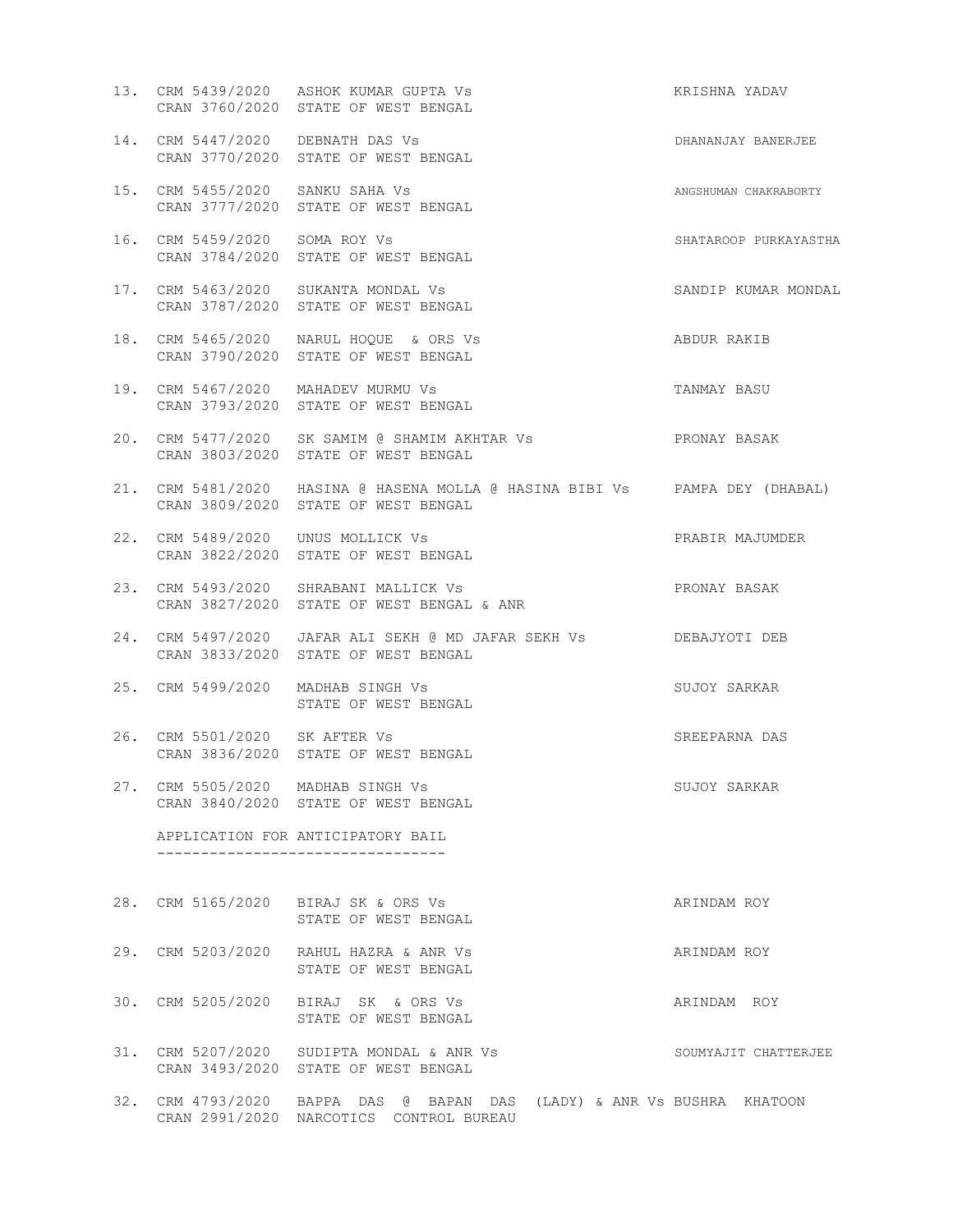|     |                                | CRAN 3131/2020 STATE OF WEST BENGAL                                                                                      |                       |
|-----|--------------------------------|--------------------------------------------------------------------------------------------------------------------------|-----------------------|
|     |                                | AMANUL ISLAM<br>34. CRM 5302/2020 KOUSHIK BISWAS Vs<br>CRAN 3616/2020 STATE OF WEST BENGAL                               |                       |
|     |                                | 35. CRM 2795/2020 ABDUL HALIM @ MD. ABDUL ALIM & ANR Vs ANISUR RAHMAN<br>CRAN 3146/2020 STATE OF WEST BENGAL             |                       |
|     |                                | 36. CRM 5409/2020 PUTUL SANTRA Vs<br>CRAN 3730/2020 STATE OF WEST BENGAL                                                 | AMANUL ISLAM          |
|     |                                | 37. CRM 5419/2020 SAUD SK ( MINOR ) REP BY HIS FATHER VIJAY VERMA<br>CRAN 3740/2020 MOFIJUL SK Vs STATE OF WEST BENGAL   |                       |
|     |                                | 38. CRM 5421/2020 BHOTARU CHANDRA ROY Vs<br>SUBRATA SAHA<br>CRAN 3742/2020 STATE OF WEST BENGAL                          |                       |
|     |                                | ARUP KR BHOWMICK<br>39. CRM 5423/2020 AMULYA MANDAL & ANR Vs<br>CRAN 3745/2020 STATE OF WEST BENGAL                      |                       |
|     | 40. CRM 5425/2020 REJAB ALI Vs | CRAN 3746/2020 STATE OF WEST BENGAL                                                                                      | ARUP KUMAR BHOWMICK   |
|     |                                | 41. CRM 5429/2020 ATIUR KHAN @ MONGLU Vs<br>CRAN 3751/2020 STATE OF WEST BENGAL                                          | SONALI DAS            |
|     |                                | 42. CRM 5431/2020 DHANAPATI GHOSH Vs<br>CRAN 3753/2020 STATE OF WEST BENGAL                                              | GAZI FARUQUE HOSSAIN  |
|     |                                | 43. CRM 5433/2020 SAIRA BIBI & ORS Vs<br>CRAN 3755/2020 STATE OF WEST BENGAL                                             | BITASOK BANERJEE      |
|     |                                | 44. CRM 5435/2020 ANOUR SK @ ANUWAR SK Vs               AMIT DEY<br>CRAN 3757/2020 STATE OF WEST BENGAL                  |                       |
|     |                                | 45. CRM 5437/2020 RUSTUM MONDAL @ RASTAM MONDAL Vs SOMNATH ADHIKARY<br>CRAN 3758/2020 STATE OF WEST BENGAL               |                       |
|     |                                | 46. CRM 5441/2020 ALKESH RAHAMAN @ ALKESH Vs SOMNATH ADHIKARY<br>CRAN 3763/2020 STATE OF WEST BENGAL                     |                       |
|     |                                | 47. CRM 5443/2020 KUNDAN KR BAGBAL @ KUNDAN KR BAGBAY & ANR DHANANJAY BANERJEE<br>CRAN 3767/2020 Vs STATE OF WEST BENGAL |                       |
|     |                                | 48. CRM 5445/2020 SK HARMUZ @ SK HARMUJ @ SEK HARMUZ Vs sOUMYA BASU ROY CHOWDHURY<br>CRAN 3769/2020 STATE OF WEST BENGAL |                       |
|     |                                | 49. CRM 5449/2020 KRISHNA CHOWDHURY Vs<br>CRAN 3772/2020 STATE OF WEST BENGAL                                            | ARUP KR BHOWMICK      |
|     |                                | 50. CRM 5451/2020 PINTU MONDAL @ SOUMEN MONDAL Vs KUNAL GANGULY<br>CRAN 3773/2020 STATE OF WEST BENGAL                   |                       |
| 51. |                                | CRM 5453/2020 MD ENDUL SK @ MD EDUL SK @ IDUL SK Vs ARNAB SAHA<br>CRAN 3776/2020 STATE OF WEST BENGAL                    |                       |
|     |                                | 52. CRM 5457/2020 EJAZAR @ IJAZAR Vs<br>CRAN 3781/2020 STATE OF WEST BENGAL                                              | ANGSHUMAN CHAKRABORTY |
|     |                                | 53. CRM 5461/2020 NASIRUDDIN ANSARI Vs<br>CRAN 3786/2020 STATE OF WEST BENGAL                                            | JAKIR HOSSAIN         |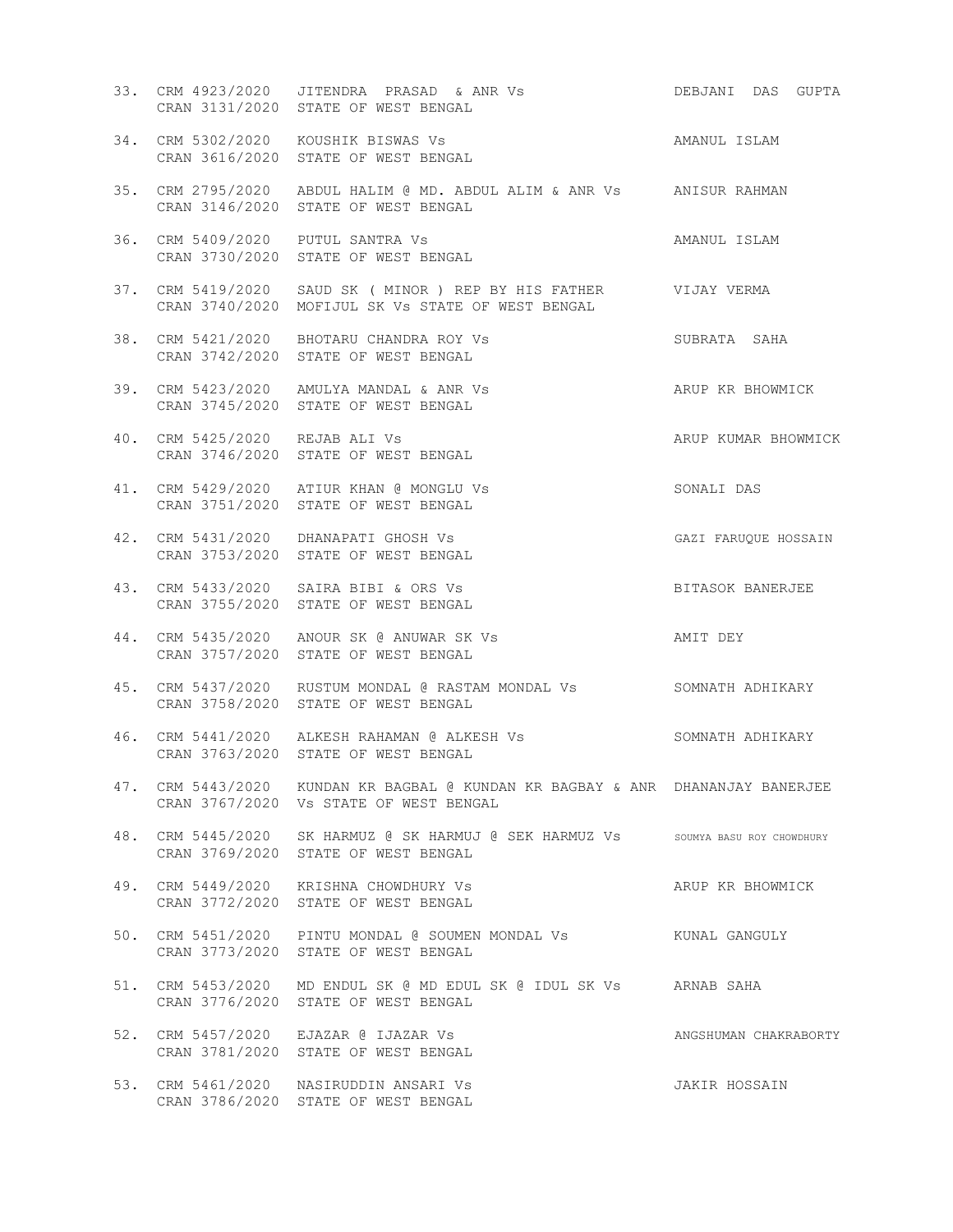|                                                                   | 54. CRM 5469/2020 TAHERA BIBI & ORS Vs<br>STATE OF WEST BENGAL                                                               | DEBANSHU GHORAI         |
|-------------------------------------------------------------------|------------------------------------------------------------------------------------------------------------------------------|-------------------------|
|                                                                   | 55. CRM 5471/2020 KAUSHIK DEY Vs<br>STATE OF WEST BENGAL                                                                     | HILLOL SAHA PODDER      |
|                                                                   | 56. CRM 5473/2020 TAHIDUL HAQUE Vs<br>CRAN 3799/2020 STATE OF WEST BENGAL                                                    | SAYAN DE                |
|                                                                   | 57. CRM 5475/2020 HABIBUR @ HABIBUR RAHAMAN & ORS Vs SAGAR SAHA<br>CRAN 3800/2020 STATE OF WEST BENGAL                       |                         |
|                                                                   | 58. CRM 5479/2020 BAPI BISWAS @ ASHIM Vs<br>CRAN 3805/2020 STATE OF WEST BENGAL                                              | SUBIR DEBNATH           |
|                                                                   | 59. CRM 5483/2020 DIPAK KR MUKHERJEE & ORS Vs MRINAL KANTI MUKHERJEE<br>CRAN 3811/2020 STATE OF WEST BENGAL                  |                         |
|                                                                   | 60. CRM 5485/2020 HARITAKI BISWAS & ORS Vs<br>CRAN 3818/2020 STATE OF WEST BENGAL                                            | ARNAB SAHA              |
|                                                                   | 61. CRM 5487/2020 SAMSUL HOQUE @ CHAMCHUL HAQUE & ANR Vs ANINDYA GHOSH<br>CRAN 3817/2020 STATE OF WEST BENGAL                |                         |
|                                                                   | 62. CRM 5491/2020 BACHAI SEKH & ORS Vs<br>CRAN 3824/2020 STATE OF WEST BENGAL                                                | PRABIR MAJUMDER         |
|                                                                   | 63. CRM 5495/2020 KAJAL BOSE & ANR Vs<br>CRAN 3828/2020 STATE OF WEST BENGAL                                                 | SUMANTA DAS             |
|                                                                   | 64. CRM 5503/2020 NAGAR DAS & ORS Vs<br>CRAN 3839/2020 STATE OF WEST BENGAL                                                  | SUJOY SARKAR            |
| HABEAS CORPUS<br>-------------                                    |                                                                                                                              |                         |
|                                                                   | 65. WP 5763W/2020 KAUSHIK ADHIKARY IN RE UTP 3703/WO & 3704/WO Vs                                                            |                         |
| APPLICATION<br>-----------                                        |                                                                                                                              |                         |
| 66. MAT 485/2020 HPCL & ORS. Vs<br>CAN 4198/2020<br>CAN 4200/2020 | CAN 4187/2020 M/S. IAS TRANSPORT CORP. & ORS.                                                                                | PRASUN MUKHERJEE        |
| TRIBUNAL APPLICATION                                              |                                                                                                                              |                         |
|                                                                   | 67. WP.CT 37/2020 THE PRINCIPAL COMMISSIONER OF CGST & K K MAITI<br>CAN 4388/2020 CENTRAL EXCISE Vs ARVIND MOHAN SAHAY & ORS |                         |
|                                                                   | 68. WP.ST 65/2020 RAJENDRA PRASAD DAS Vs<br>CAN 4893/2020 STATE OF WEST BENGAL                                               | KAMAL KANTA KAR         |
| CAN 3800/2020                                                     | 69. WP.CT 149/2019 UNION OF INDIA & ORS Vs<br>CAN 3799/2020 AJOY KUMAR MUKHOPADHYAY & ORS                                    | SHAILENDRA KUMAR MISHRA |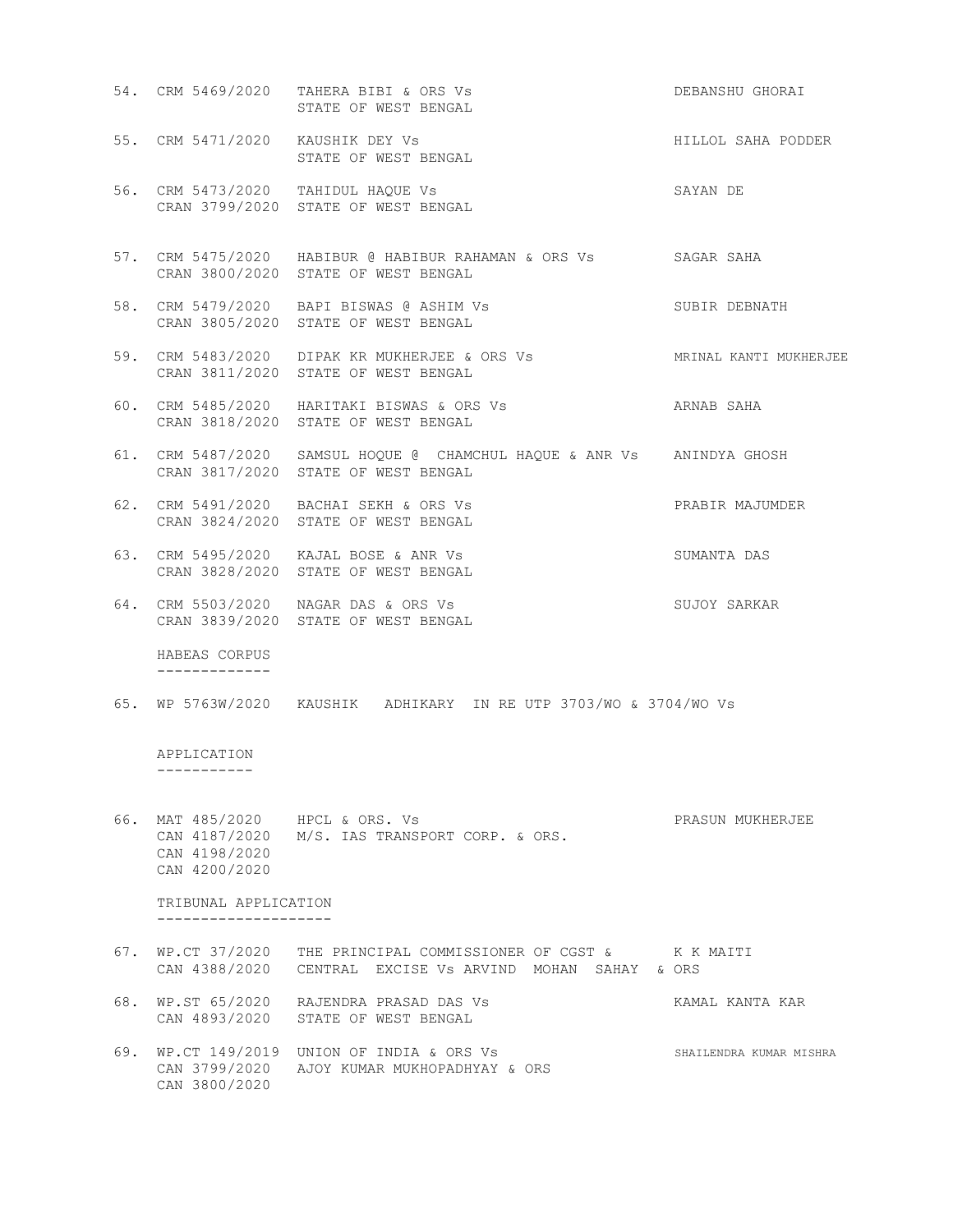# ORIGINAL SIDE ON THURSDAY, THE 13TH AUGUST, 2020 COURT NO. 16 (VIA VIDEO CONFERENCE)

## 11.00 A.M. TO 1.00 P.M.

## HON'BLE JUSTICE SANJIB BANERJEE AND HON'BLE JUSTICE ANIRUDDHA ROY

NOTE : MATTERS WILL BE TAKEN UP THROUGH PHYSICAL HEARING ONLY WHEN BOTH THE PARTIES ARE AGREED.

NEW APPLICATIONS

----------------

|      | 1. APO 213/2018 | BALLYFABS INTERNATIONAL LIMITED Vs | C. K. JAIN & CO. |
|------|-----------------|------------------------------------|------------------|
|      | GA 2122/2018    | IDBI BANK LIMITED & ORS.           |                  |
|      | GA 884/2020     |                                    |                  |
| WITH |                 |                                    |                  |

CS 64/2018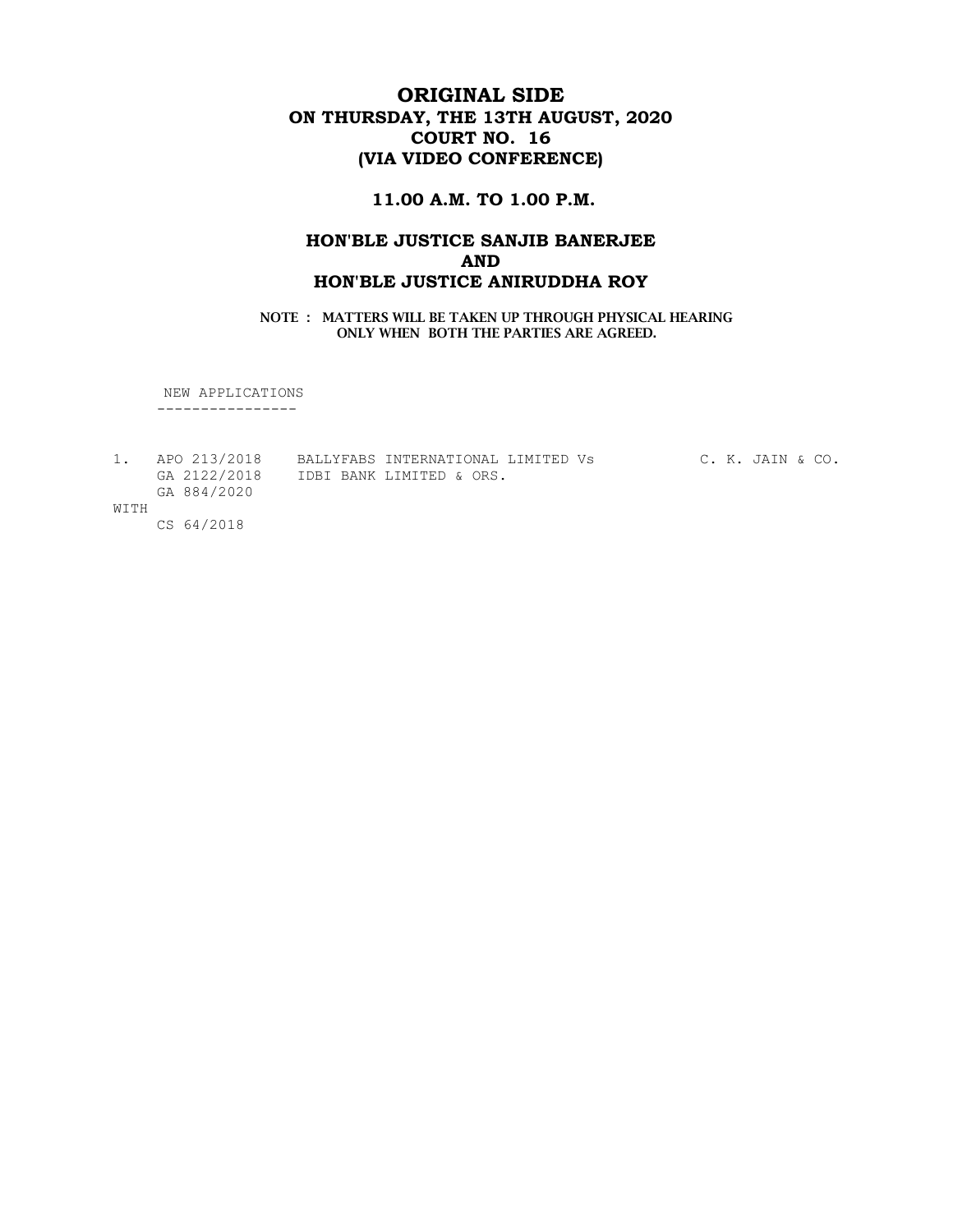## APPELLATE SIDE ON THURSDAY, THE 13TH AUGUST, 2020 COURT NO. 16 (VIA VIDEO CONFERENCE)

### 2:00 P.M. TO 3.30 P.M.

#### HON'BLE JUSTICE SANJIB BANERJEE

#### NOTE : MATTERS WILL BE TAKEN UP THROUGH PHYSICAL HEARING ONLY WHEN BOTH THE PARTIES ARE AGREED.

 CRIMINAL REVISION -----------------

- 1. CRR 1093/2020 PINKU KUMAR MANDAL Vs SANANDA GANGULI CRAN 3437/2020 SANGITA MANDAL NEE SARKAR 2. CRR 1055/2020 ASHOK KUMAR SINGH Vs CHARA RAMESH DHARA CRAN 2763/2020 STATE OF WEST BENGAL & ANR
- 3. CRR 1081/2020 ANNU DAS Vs AKSHDEEP MUKHERJEE CRAN 3340/2020 STATE OF WEST BENGAL & ORS.

 MOTION ------

- 4. WP 5739W/2020 M/S. HALDIA WATER SERVICES PRIVATE LIMITED SURYANEEL DAS CAN 3688/2020 Vs STATE OF WEST BENGAL & ANR
- 5. WP 16833W/2019 M/S. KULTALI FOOD MARKETING P. LTD. & ANR. NIBEDITA PAL CAN 4104/2020 Vs STATE OF WEST BENGAL & ORS.
- 6. WP 17185W/2019 SURYA ALLOY INDUSTRIES LTD & ANR Vs GAUTAM SHROFF SOUTH EASTERN RAILWAY & ORS
- 7. WP 6091W/2020 SUMIT KUMAR SEN Vs SANJUKTA DUTTA CAN 4320/2020 STATE OF WEST BENGAL & ORS
- 8. WP 6093W/2020 DEBU SARKAR Vs SUMAN DAS CAN 4327/2020 STATE OF WEST BENGAL& ORS
- 9. WP 6095W/2020 HAREJA BIBI & ORS Vs SALONI BHATTACHARYA CAN 4330/2020 STATE OF WEST BENGAL& ORS
- 10. WP 6099W/2020 SMT SIMA MONDAL & ORS Vs INDRANIL HALDER CAN 4345/2020 STATE OF WEST BENGAL & ORS
- 11. WP 6101W/2020 MD IMTIAZ Vs INDRANIL HALDER CAN 4347/2020 C.E.S.C LTD & ANR
- 12. WP 6103W/2020 DR SANJAY MAHAWAR Vs SHIBAJI KUMAR DAS CAN 4349/2020 STATE OF WEST BENGAL & ORS
- 13. WP 6105W/2020 TARIKUL SARDAR Vs ABHISHEK VERMA CAN 4358/2020 STATE OF WEST BENGAL & ORS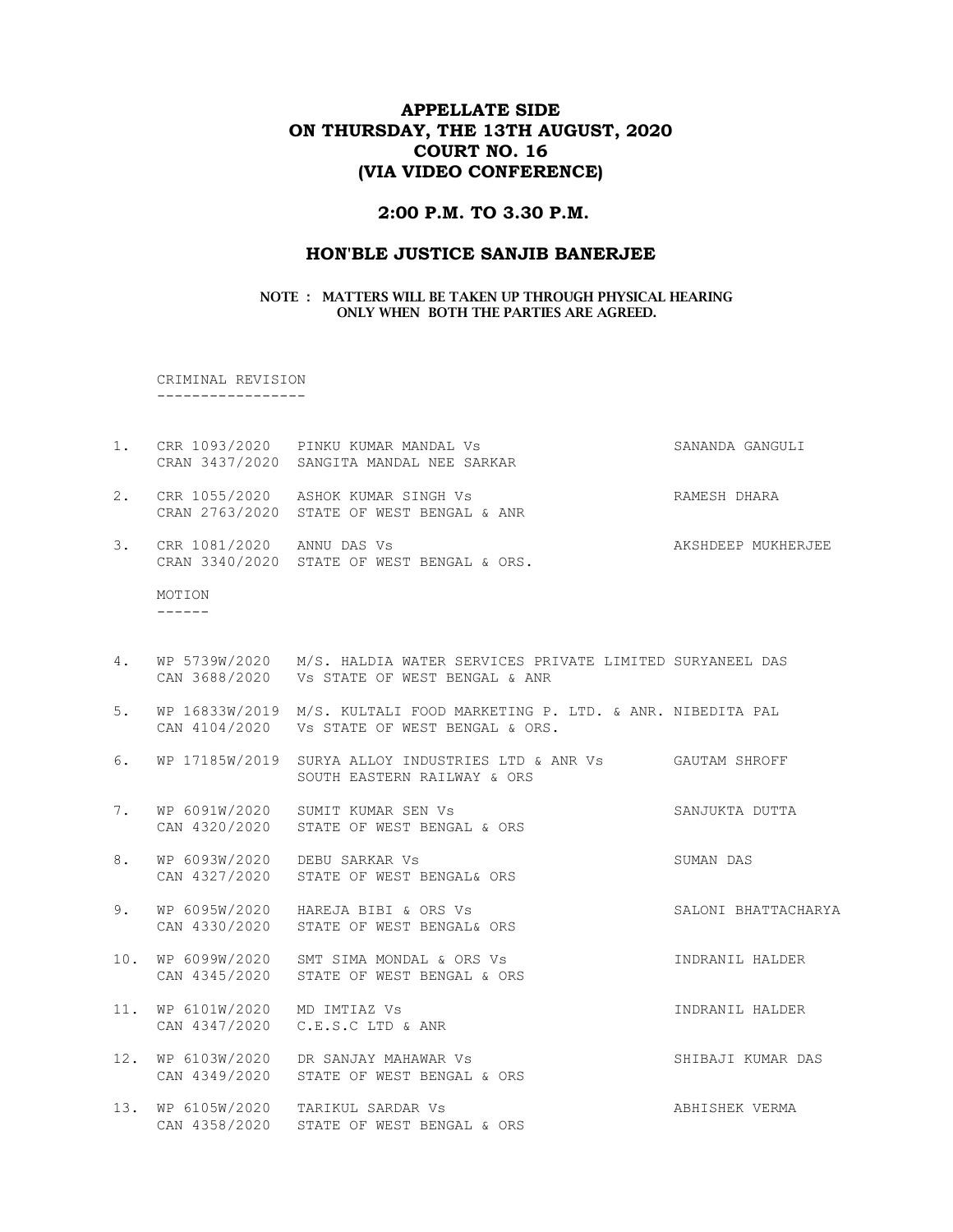|     |                                                    | 14. WP 5745W/2020 ARNAB BHATTACHARJEE Vs<br>CAN 3711/2020 BENGAL CHEMICALS & PHARMACEUTICALS LTD & ORS | ANINDITA AUDDY (DAS) |
|-----|----------------------------------------------------|--------------------------------------------------------------------------------------------------------|----------------------|
|     | 15. WP 5787W/2020 BAPI DUTTA Vs                    | CAN 3781/2020 STATE OF WEST BENGAL & ORS                                                               | TAPAN ROY            |
|     | 16. WP 5477W/2020 ANKIT BANSAL Vs<br>CAN 3177/2020 | BOARD OF TRUSTEES & ORS                                                                                | MAYUKH MUKHERJEE     |
|     |                                                    | 17. WP 5743W/2020 SUBIR ROY CHOWDHURY Vs<br>CAN 3703/2020 KOLKATA MUNICIPALITY                         | RAKHESWAR DEY SARKAR |
|     | CAN 4127/2020                                      | 18. WP 5967W/2020 SMT. NAMITA NAG (MONDAL) Vs HARADHAN MONDAL<br>STATE OF WEST BENGAL & ORS.           |                      |
|     | CAN 4129/2020                                      | 19. WP 5969W/2020 SMT. PRIYANKA HALDER Vs<br>STATE OF WEST BENGAL                                      | PRITAM MAJUMDAR      |
|     | CAN 4133/2020                                      | 20. WP 5971W/2020 VIJENDRA JAIWAL Vs<br>STATE OF WEST BENGAL & ORS.                                    | AJIT KUMAR MISHRA    |
|     | CAN 4138/2020                                      | 21. WP 5973W/2020 SOHRAB HOSSAIN Vs<br>STATE OF WEST BENGAL & ORS                                      | TANUJA BASAK         |
|     | CAN 4141/2020                                      | 22. WP 5975W/2020 RANAJIT KUMAR PAILAN Vs<br>STATE OF WEST BENGAL & ORS                                | ASHOK KUMAR JHA      |
|     |                                                    | 23. WP 5977W/2020 RAMAPADA SINGSARDAR Vs<br>CAN 4145/2020 BHARAT PETROLEUM CORPORATION LIMITED & ORS   | SHASHISH CHATTERJEE  |
|     |                                                    | 24. WP 5979W/2020 KRISHNENDU BARIK & ORS Vs<br>CAN 4147/2020 STATE OF WEST BENGAL & ORS                | ASHOK KUMAR JHA      |
| 25. | WP 6153W/2020<br>CAN 4448/2020                     | SHANTI SAMANTA Vs<br>STATE OF WEST BENGAL & ORS                                                        | SHIBAJI KUMAR DAS    |
| 26. | WP 5781W/2020 RAJIB ROY Vs                         | CAN 3774/2020 STATE OF WEST BENGAL & ORS                                                               | SURYA MAITY          |
|     |                                                    | 27. WP 5897W/2020 DEVENDRA KUMAR CHOWHAN Vs<br>CAN 4023/2020 STATE OF WEST BENGAL & ORS                | DEBABRATA ROY        |
| 28. | CAN 3279/2020                                      | WP 5573W/2020 KUNTAL PALIT Vs<br>STATE OF WEST BENGAL                                                  | PAROMITA MAITY       |
|     |                                                    | 29. WP 5615W/2020 BIKASH GUCHHAIT Vs<br>CAN 3385/2020 STATE OF WEST BENGAL & ORS                       | SOURAV DUTTA         |
|     |                                                    | 30. WP 5609W/2020 TARENDRA NATH MAITY & ORS Vs<br>CAN 3371/2020 STATE OF WEST BENGAL & ORS             | RAMPADA PAL          |
|     | CAN 4245/2020                                      | 31. WP 549W/2020 KALPANA JANA DAS Vs<br>STATE OF WEST BENGAL & ORS                                     | PARTHA CHAKRABORTY   |
|     |                                                    | 32. WP 15507W/2019 SURAIYA BEGUM Vs<br>CAN 4682/2020 STATE OF WEST BENGAL & ORS                        | GIASUDDIN MULLA      |
|     |                                                    | 33. WP 16317W/2019 PRADIP KR CHANDRA & ANR Vs                                                          | SUDAKSHINA DEY       |

CAN 3518/2020 STATE OF WEST BENGAL & ORS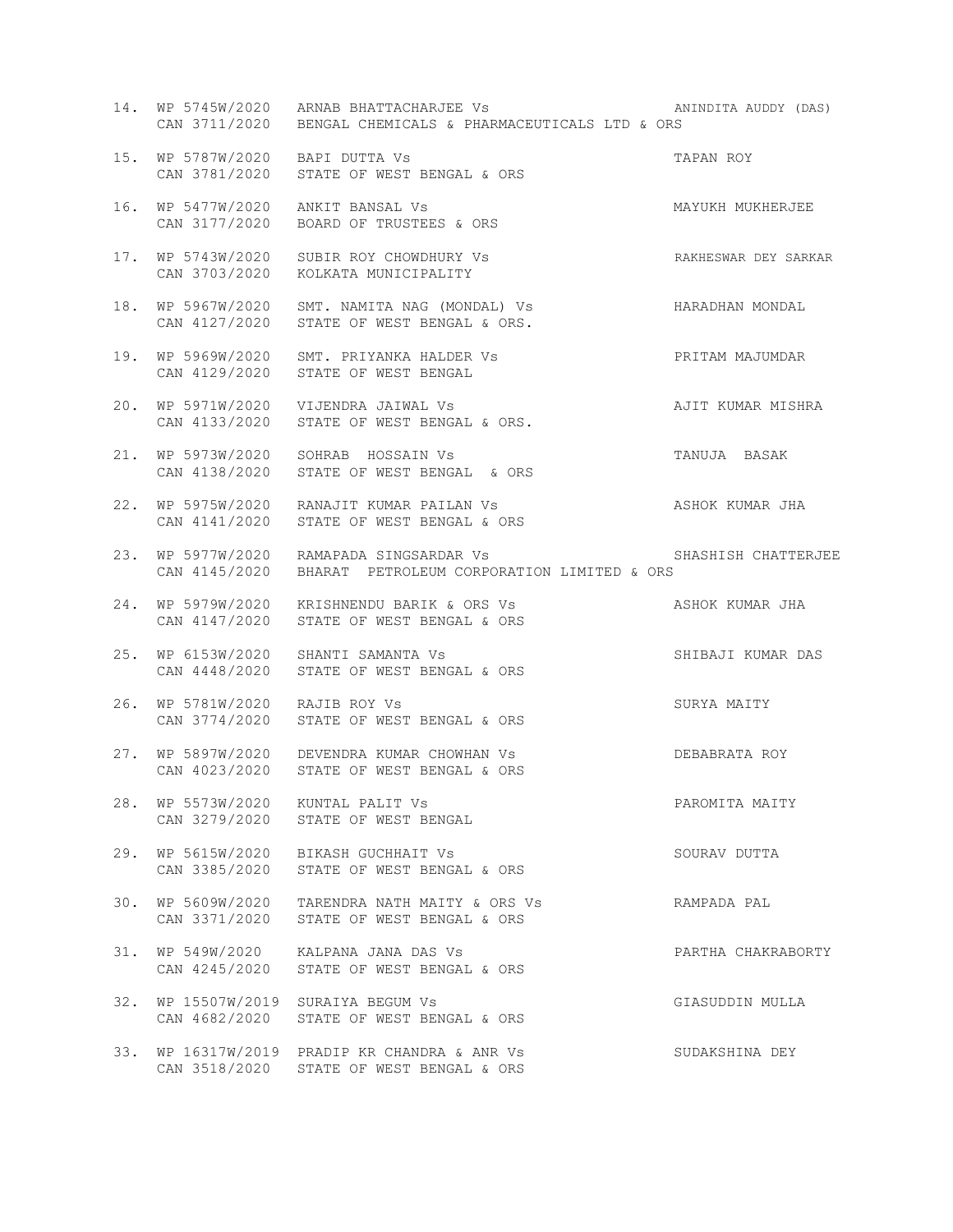## ORIGINAL SIDE ON THURSDAY, THE 13TH AUGUST, 2020 COURT NO. 16 (VIA VIDEO CONFERENCE)

### 2:00 P.M. TO 3.30 P.M.

### HON'BLE JUSTICE SANJIB BANERJEE

#### NOTE : MATTERS WILL BE TAKEN UP THROUGH PHYSICAL HEARING ONLY WHEN BOTH THE PARTIES ARE AGREED.

 COURT APPLICATIONS UNDER ART.226 --------------------------------

1. Appl in KANOI TEA PVT. LTD. & ANR. Vs M/S. DUBE & CO. GA 943/2020 BOARD OF TRUSTEES FOR THE PORT OF CAL GA 944/2020 WP 728/2006

 NEW MOTIONS -----------

2. AP 201/2020 HIMADRI SPECIALITY CHEMICAL LTD Vs PIYUSH AGRAWAL GA 879/2020 NATIONAL ALUMINIUM COMPANY LTD & ANR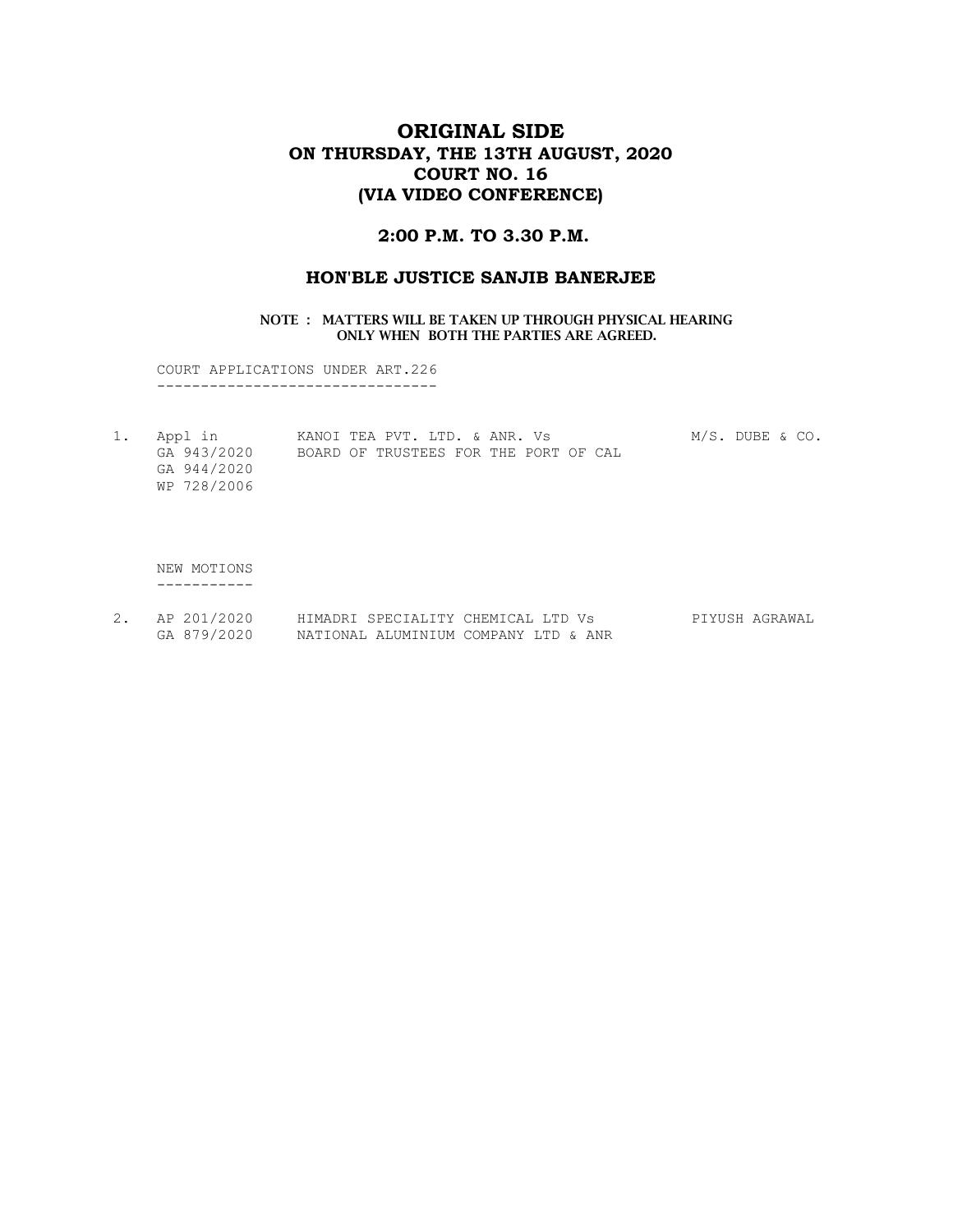## APPELLATE SIDE ON THURSDAY, THE 13TH AUGUST, 2020 COURT NO. 8 (VIA VIDEO CONFERENCE)

## 11:00 A.M. TO 1.00 P.M.

# HON'BLE JUSTICE SAHIDULLAH MUNSHI AND HON'BLE JUSTICE TIRTHANKAR GHOSH

NOTE : MATTERS WILL BE TAKEN UP THROUGH PHYSICAL HEARING ONLY WHEN BOTH THE PARTIES ARE AGREED.

APPLICATION FOR BAIL

--------------------

| 1.  | CRM 5506/2020 MD ZUBER Vs | CRAN 3841/2020 STATE OF WEST BENGAL                                                                 | SATADRU LAHIRI        |
|-----|---------------------------|-----------------------------------------------------------------------------------------------------|-----------------------|
| 2.  |                           | CRM 5510/2020 GOPAL GORAI Vs<br>CRAN 3848/2020 STATE OF WEST BENGAL                                 | MD KHAIRUL            |
| 3.  |                           | CRM 5514/2020 MAIDUL ISLAM @MAHIDUL ISLAM Vs AMANUL ISLAM<br>CRAN 3854/2020 STATE OF WEST BENGAL    |                       |
| 4.  | CRM 5516/2020 SK NADIM Vs | CRAN 3857/2020 STATE OF WEST BENGAL                                                                 | MRITYUNJAY CHATTERJEE |
| 5.  |                           | CRM 5520/2020 DOMINIC BISWAS@TUTUL BISWAS Vs ARRABI ROY<br>CRAN 3862/2020 STATE OF WEST BENGAL      |                       |
| 6.  |                           | CRM 5522/2020 JYOTSNA BEGUM @ JYOSTNA BEGUM Vs BUSRA KHATOON<br>CRAN 3866/2020 STATE OF WEST BENGAL |                       |
| 7.  |                           | CRM 5532/2020 RUBEL MONDAL Vs<br>CRAN 3884/2020 STATE OF WEST BENGAL                                | BUSRA KHATOOM         |
| 8.  |                           | CRM 5534/2020 AARAF @ ARAF ALI SARDAR Vs<br>CRAN 3887/2020 STATE OF WEST BENGAL                     | SANTANU MAJI          |
| 9.  | CRM 5540/2020 RAJ DAS Vs  | CRAN 3893/2020 STATE OF WEST BENGAL                                                                 | ARUP SARKAR           |
|     |                           | 10. CRM 5548/2020 HASNARA BIBI Vs<br>CRAN 3899/2020 STATE OF WEST BENGAL                            | ABDUR RAKIB           |
|     |                           | 11. CRM 5550/2020 SONATAN HALDER Vs<br>CRAN 3902/2020 STATE OF WEST BENGAL                          | ARUP KUMAR BHOWMICK   |
| 12. |                           | CRM 5556/2020 SAIDUR RAHAMAN @ SAIDUL ISLAM Vs SUMAN DE<br>CRAN 3910/2020 STATE OF WEST BENGAL      |                       |
|     |                           | 13. CRM 5558/2020 LITU MONDAL & JOY Vs<br>CRAN 3953/2020 STATE OF WEST BENGAL                       | SUBHAJIT CHOWDHURY    |
| 14. |                           | CRM 5560/2020 SUDEB MOITRA@SUDIP THAKUR Vs BUSHRA KHATOON<br>CRAN 3914/2020 STATE OF WEST BENGAL    |                       |
|     |                           |                                                                                                     |                       |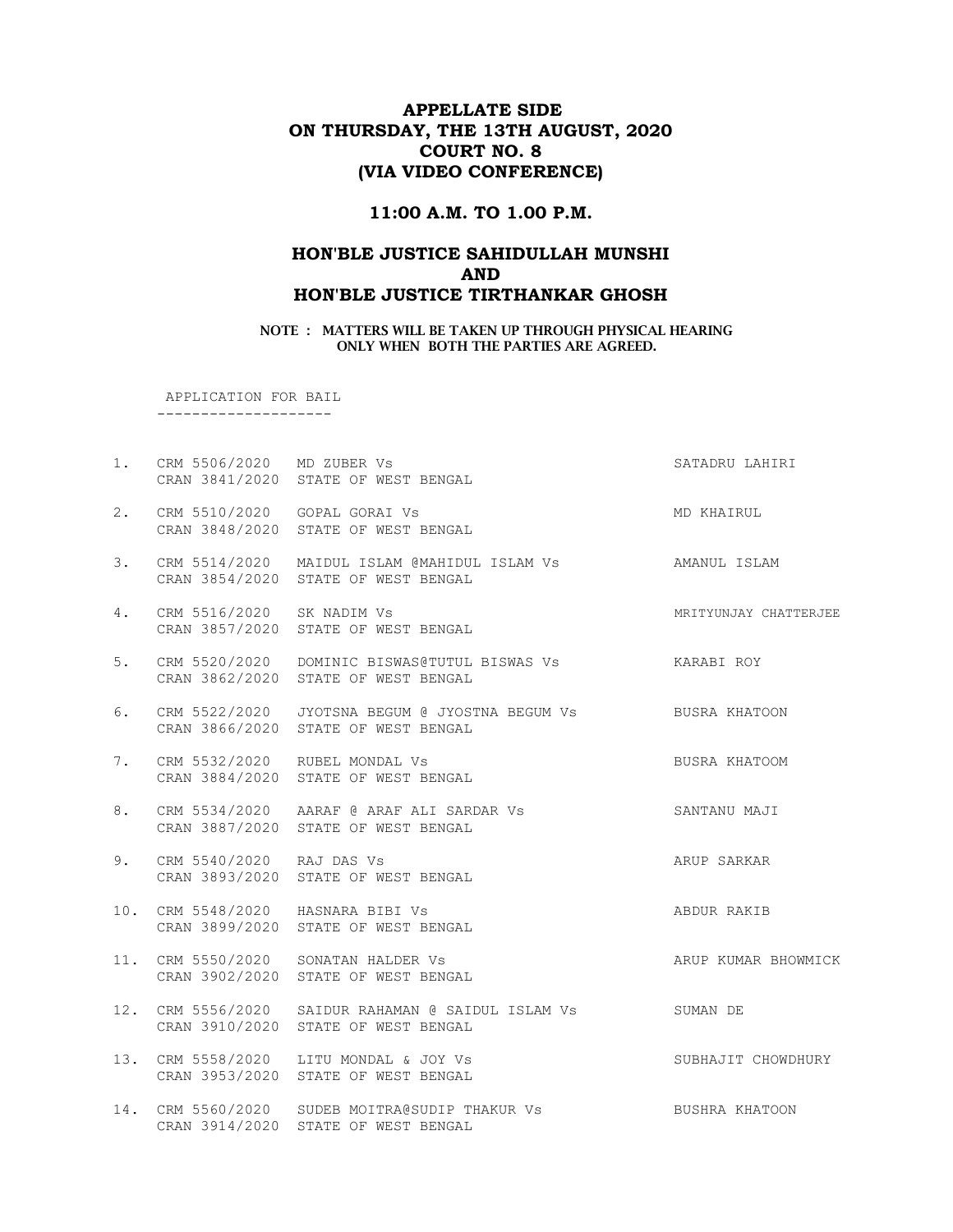| 15. CRM 5566/2020 MAZHAR KHAN Vs | CRAN 3920/2020 STATE OF WEST BENGAL                                                                                     | AMITA GAUR          |
|----------------------------------|-------------------------------------------------------------------------------------------------------------------------|---------------------|
|                                  | 16. CRM 5572/2020 AKHILESH SINGH Vs<br>CRAN 3925/2020 STATE OF WEST BENGAL                                              | MD. ZOHAIB RAUF     |
| 17. CRM 5576/2020 JAKIR SHEK Vs  | CRAN 3932/2020 STATE OF WEST BENGAL                                                                                     | SUBRATA SAHA        |
|                                  | 18. CRM 5582/2020 ISLAM BAIDYA@ASLAM BAIDYA@GURO Vs SUMANTA CHAKRABORTY<br>CRAN 3939/2020 STATE OF WEST BENGAL          |                     |
|                                  | 19. CRM 5586/2020 SK. NOORMAN @ SK. NURMAN @ SEKH NURMAN Vs SARYATI DATTA<br>CRAN 3944/2020 STATE OF WEST BENGAL        |                     |
|                                  | 20. CRM 5592/2020 ALIF HOSSAIN @ ALIF MIA Vs<br>STATE OF WEST BENGAL                                                    | HILLOL SAHA PODDER  |
|                                  | APPLICATION FOR ANTICIPATORY BAIL<br>----------------------------------                                                 |                     |
|                                  |                                                                                                                         |                     |
|                                  | 21. CRM 5374/2020 RAHUL HAZRA & ANR Vs<br>STATE OF WEST BENGAL                                                          | ARINDAM ROY         |
| 22. CRM 5376/2020 SAFIKUL SK Vs  | CRAN 3697/2020 STATE OF WEST BENGAL                                                                                     | JISAN IOBAL HOSSAIN |
|                                  | 23. CRM 5378/2020 SANJIB DAS & ORS Vs<br>CRAN 3700/2020 STATE OF WEST BENGAL                                            | SANDIP KUMAR MONDAL |
|                                  | 24. CRM 5382/2020 ARUN BHUNIA & ORS Vs<br>CRAN 3702/2020 STATE OF WEST BENGAL                                           | SANDIP KUMAR MONDAL |
|                                  | 25. CRM 5386/2020 MONIRUL SK & ANR Vs<br>CRAN 3708/2020 STATE OF WEST BENGAL                                            | BITASOK BANERJEE    |
|                                  | 26. CRM 5390/2020 PRANAB SUTRADHAR Vs<br>CRAN 3712/2020 STATE OF WEST BENGAL                                            | AMANUL ISLAM        |
| 27. CRM 5392/2020 ALAMGIR SK Vs  | CRAN 3715/2020 STATE OF WEST BENGAL                                                                                     | AMANUL ISLAM        |
|                                  | 28. CRM 5396/2020 ROFIKUL HALSANA Vs<br>CRAN 3718/2020 STATE OF WEST BENGAL                                             | AMANUL ISLAM        |
|                                  | 29. CRM 5398/2020 SK SADDAM HOSSAION @ SEKH SADDAM<br>CRAN 3720/2020 @ SADDAM SK Vs STATE OF WEST BENGAL                | SUJOY SARKAR        |
|                                  | 30. CRM 5400/2020  NAZIR SAHAJI @ RAJIB RASHED Vs  SURAJIT BASU<br>CRAN 3721/2020 STATE OF WEST BENGAL                  |                     |
|                                  | 31. CRM 5404/2020 ALAUDDIN MONDAL @ BAPI MONDAL @ BAPI ALI VSSUMANTA CHAKRABORTY<br>CRAN 3725/2020 STATE OF WEST BENGAL |                     |
|                                  | 32. CRM 5086/2020 MONTU MONDAL @ MANTU SK Vs<br>CRAN 3355/2020 STATE OF WEST BENGAL                                     | ARUSHI RATHORE      |
|                                  | 33. CRM 2796/2020 MASADUL ISLAM@NISA@NASADUL ISLAM & ANR Vs ANISUR RAHAMAN<br>CRAN 3108/2020 STATE OF WEST BENGAL       |                     |
|                                  | 34. CRM 5508/2020 DEBASISH MANDAL Vs<br>CRAN 3843/2020 STATE OF WEST BENGAL                                             | ANIRUDDHA SARKAR    |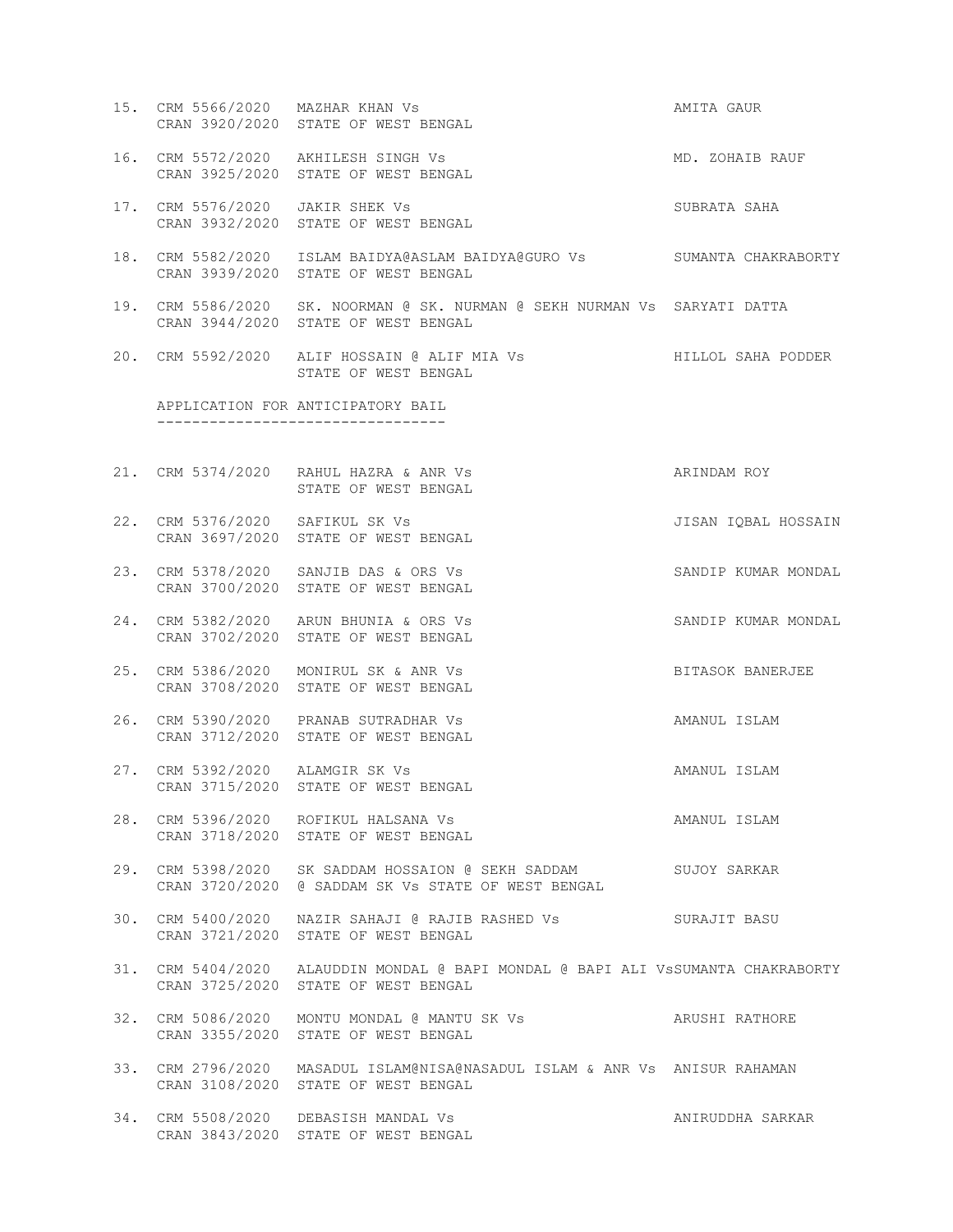|                                | 35. CRM 5512/2020 SUDIPTA SARKAR Vs<br>CRAN 3852/2020 STATE OF WEST BENGAL                                       | SUVADIP BISWAS        |
|--------------------------------|------------------------------------------------------------------------------------------------------------------|-----------------------|
| 36. CRM 5518/2020 ANIMA DAS Vs | CRAN 3861/2020 STATE OF WEST BENGAL                                                                              | SOUVIK DAS            |
|                                | 37. CRM 5524/2020 SOUMYA CHOWDHURY Vs<br>CRAN 3869/2020 STATE OF WEST BENGAL                                     | ABDUR RAKIB           |
|                                | 38. CRM 5526/2020 MD JASIMUDDIN @ MD BELAL Vs BUSRA KHATOON<br>CRAN 3871/2020 STATE OF WEST BENGAL               |                       |
| 39. CRM 5528/2020 RAIFUL SK Vs | CRAN 3875/2020 STATE OF WEST BENGAL                                                                              | MRITYUNJOY CHATTERJEE |
|                                | 40. CRM 5530/2020 DEBASIS MONDAL Vs<br>CRAN 3883/2020 STATE OF WEST BENGAL                                       | PRANTICK GHOSH        |
|                                | 41. CRM 5536/2020 TAPASH PAHAN Vs<br>CRAN 3888/2020 STATE OF WEST BENGAL                                         | BURSA KHATUN          |
|                                | 42. CRM 5538/2020 RITA BISWAS & ORS Vs<br>CRAN 3891/2020 STATE OF WEST BENGAL                                    | BUSRA KHATUN          |
|                                | 43. CRM 5542/2020 MALATI ROY Vs<br>CRAN 3895/2020 STATE OF WEST BENGAL                                           | BUSRA KHATUN          |
|                                | 44. CRM 5544/2020 ABUL MONDAL@ABUL HOSSAIN & ORS Vs BUSRA KHATOON<br>CRAN 3896/2020 STATE OF WEST BENGAL         |                       |
| CRAN 3898/2020 STATE OF WB     | 45. CRM 5546/2020 MIJANUR SARKAR @ MIJU MOLLA & ANR Vs BUSRA KHATOON                                             |                       |
|                                | 46. CRM 5552/2020 IMRAN ALI @ BABU @ IMRAN HOSSAIN Vs ARUP KUMAR BHOWMICK<br>CRAN 3906/2020 STATE OF WEST BENGAL |                       |
|                                | 47. CRM 5554/2020 ANIMESH SARDAR Vs<br>CRAN 3908/2020 STATE OF WEST BENGAL                                       | MD ZOHAIB RAUF        |
|                                | 48. CRM 5562/2020 NARAYAN GHOSH & ANR Vs<br>CRAN 3915/2020 STATE OF WEST BENGAL                                  | BITASOK BANERJEE      |
|                                | 49. CRM 5564/2020 SARIFUDDIN @ DULU @ SARIFUDDIN AHAMED Vs SAGAR SAHA<br>CRAN 3917/2020 STATE OF WEST BENGAL     |                       |
|                                | 50. CRM 5568/2020 ASHIMA MALLICK@ASHIMA BIBI & ORS Vs SOUMYA ROY<br>CRAN 3922/2020 STATE OF WEST BENGAL          |                       |
|                                | 51. CRM 5570/2020 DIPANKAR MANDAL & ANR Vs<br>CRAN 3954/2020 STATE OF WEST BENGAL                                | A CHAKRABORTY         |
|                                | 52. CRM 5574/2020 PRASENJIT ROY & ORS Vs<br>CRAN 3928/2020 STATE OF WEST BENGAL                                  | JAYDEEP KANTA BHOWMIK |
|                                | 53. CRM 5578/2020 SK MATAP@SK MAHATAB & ORS Vs<br>CRAN 3935/2020 STATE OF WEST BENGAL                            | ARUP SARKAR           |
|                                | 54. CRM 5580/2020  GOPAL DAS & ANR Vs<br>CRAN 3938/2020 STATE OF WEST BENGAL                                     | SUDIP GUHA            |
|                                | 55. CRM 5584/2020 AFROZA PARVEEN & ANR Vs<br>CRAN 3940/2020 STATE OF WEST BENGAL                                 | ABDUL ZAHID           |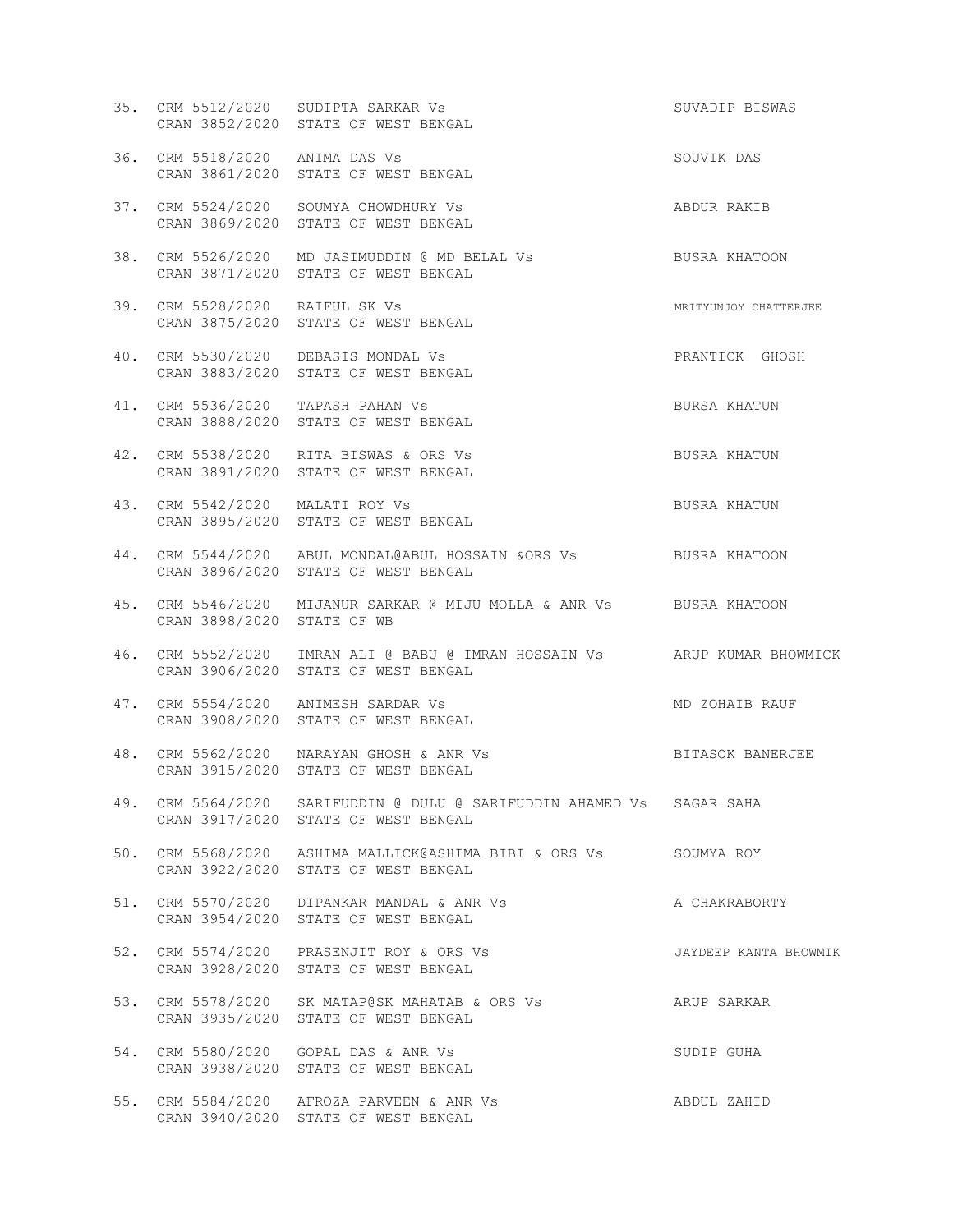56. CRM 5588/2020 PRASENJIT DEY & ORS Vs SABNAM LASKAR CRAN 3946/2020 STATE OF WEST BENGAL 57. CRM 5590/2020 SUJIT PAUL & ANR Vs MADHUSHRI DUTTA MAJUMDAR STATE OF WEST BENGAL 58. CRM 5594/2020 RUP KUMAR SARKAR@APU Vs SUDIP GUHA CRAN 3952/2020 STATE OF WEST BENGAL BAIL IN CONNECTION WITH APPEAL ------------------------------ 59. CRA 62/2020 MD. IRFAN @ SONU & ORS. Vs SANJIDA SULTANA STATE OF WEST BENGAL WITH CRAN 2772/2020 60. CRA 230/2011 BISWAJIT SINHA@KARPUR & ANR Vs TITHANKAR DHALI CRAN 892/2014 STATE OF WEST BENGAL WITH CRA 329/2011 CRA 345/2011 CANCELLATION OF BAIL -------------------- 61. CRM 4630/2020 MINAJUDDIN MONDAL Vs **UDAY SANKAR CHATTOPADHYAY**  CRAN 2791/2020 STATE OF WEST BENGAL & ANR APPLICATION ----------- 62. FMAT 210/2020 ANANT WIRES PVT. LTD. Vs SAMAPTI ROY CAN 2723/2020 TEA PACKERS (INDIA) PVT. LTD. CAN 3724/2020 63. MAT 494/2020 AXIS ;BANK LTD Vs SANJAY GINODIA CAN 4727/2020 GAURAV DALMIA & ORS CAN 4729/2020 CAN 4730/2020 64. MAT 495/2020 AXIS BANK LTD Vs SANJAY GINODIA CAN 4732/2020 RAGHU HARI DALMIA & ORS CAN 4733/2020 CAN 4734/2020 65. MAT 492/2020 SHIBA PROSAD BANERJEE Vs SURYA MAITY CAN 4538/2020 STATE OF WEST BENGAL & ORS CAN 4539/2020 66. MAT 480/2020 SHEIKH NASIM ALI & ORS Vs SANTOSH MAHATO CAN 3968/2020 STATE OF WEST BENGAL & ORS CAN 3969/2020 67. MAT 476/2020 NHAI & ORS. Vs MANIKA ROY CAN 3829/2020 SREI INFR. FIN. LTD. & ORS. CAN 3870/2020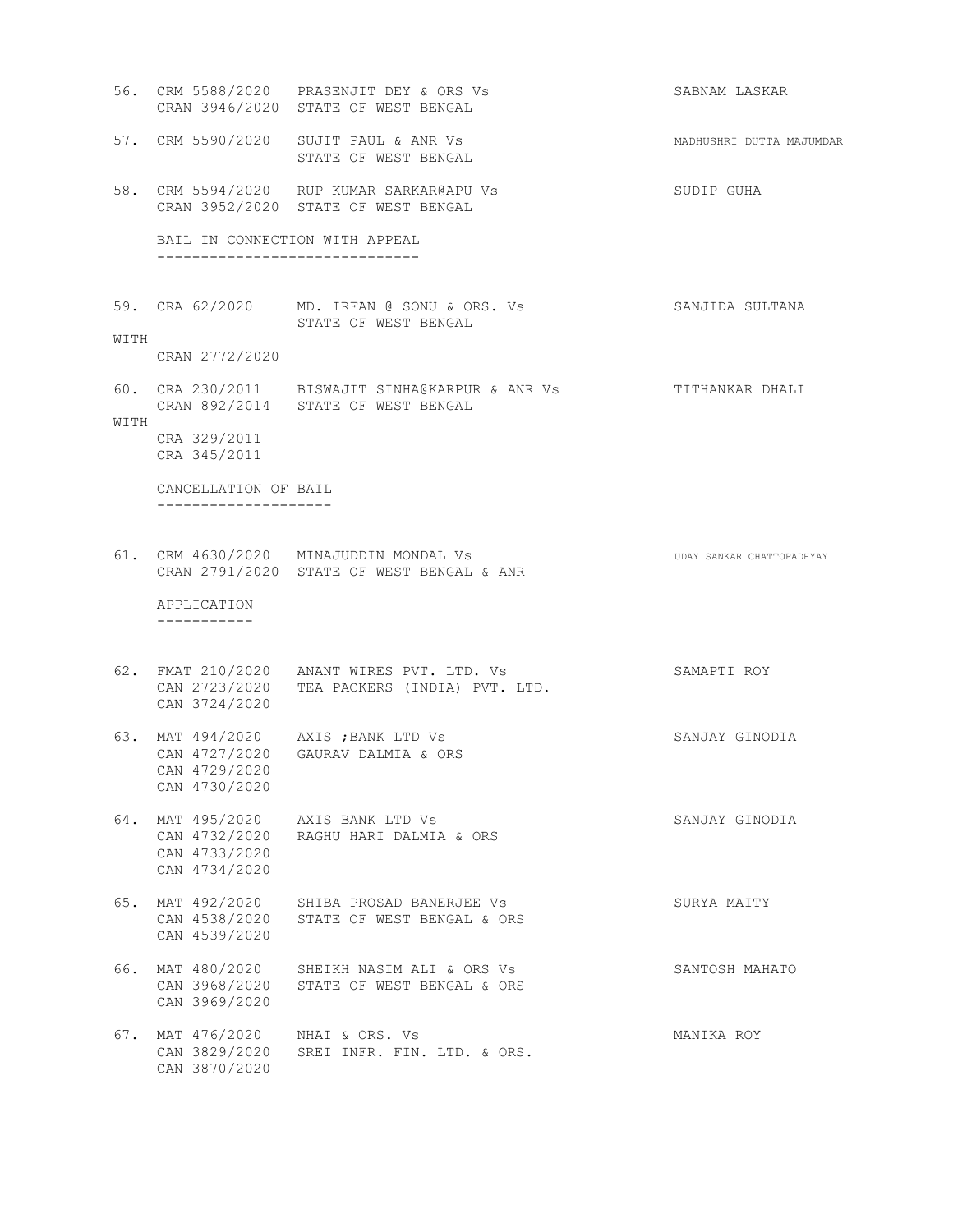ADMISSION OF APPEAL -------------------

68. CRA 164/2020 GANGADHAR RAJOWAR @ RAJWAR & ANR Vs SAURADEEP DUTTA STATE OF WEST BENGAL

 TRIBUNAL APPLICATION --------------------

- 69. WP.ST 64/2020 DR KAUSHIK SADHUKHAN Vs BISWARUP NANDY CAN 4531/2020 STATE OF WEST BENGAL & ORS
- 70. WP.CT 38/2020 MANISH KUMAR Vs BHARAT BHUSAN CAN 4559/2020 THE COMPTROLLER & AUDITOR GENERAL OF INDIA & ORS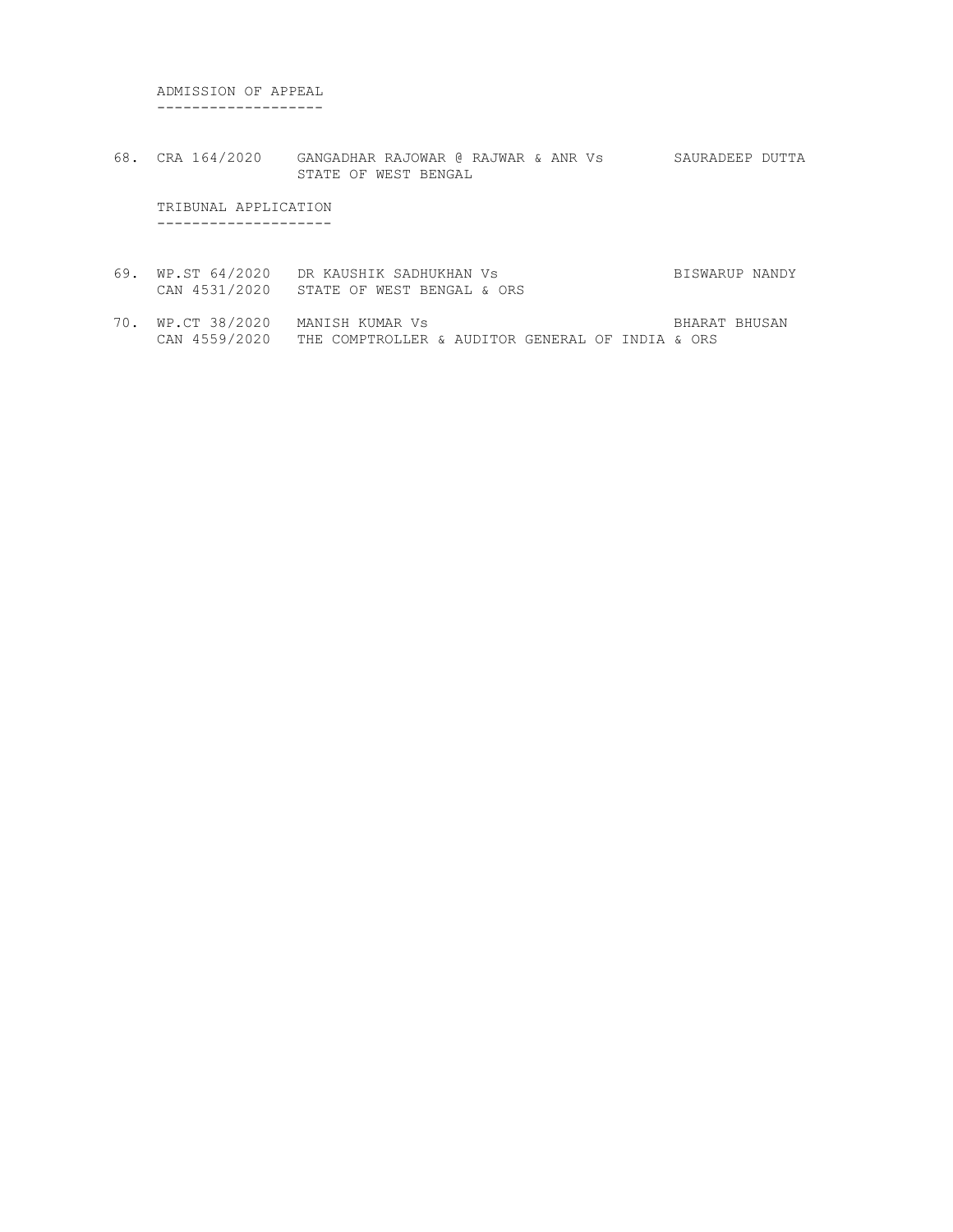## APPELLATE SIDE ON THURSDAY, THE 13TH AUGUST, 2020 COURT NO. 8 (VIA VIDEO CONFERENCE)

## 2:00 P.M. TO 3.30 P.M.

### HON'BLE JUSTICE SAHIDULLAH MUNSHI

#### NOTE : MATTERS WILL BE TAKEN UP THROUGH PHYSICAL HEARING ONLY WHEN BOTH THE PARTIES ARE AGREED.

#### MOTION ------

| 1.  |                                | WP 6246W/2020 JHILKA BANERJEE Vs<br>CAN 4644/2020 STATE OF WEST BENGAL & ORS           | JAYANTA MITRA                   |
|-----|--------------------------------|----------------------------------------------------------------------------------------|---------------------------------|
| 2.  |                                | WP 6248W/2020 GAUTAM PURKAIT & ANR Vs<br>CAN 4646/2020 STATE OF WEST BENGAL & ORS      | SABYASACHI ROY                  |
| 3.  |                                | WP 6250W/2020 SWATI MANDAL Vs<br>CAN 4648/2020 STATE OF WEST BENGAL & ORS              | DEBABRATA DAS GUPTA             |
| 4.  |                                | WP 6252W/2020 SAMIRAN MANDAL & ANR Vs<br>CAN 4652/2020 STATE OF WEST BENGAL & ORS      | SYED MOSHIAR RAHAMAN            |
| 5.  |                                | WP 6254W/2020 AMRITA DAS (DAN) Vs<br>CAN 4654/2020 STATE OF WEST BENGAL & ORS.         | DEBABRATA DAS GUPTA             |
| 6.  | WP 6256W/2020 SANJAY BAR Vs    | CAN 4660/2020 STATE OF WEST BENGAL & ORS                                               | DEBABRATA DAS GUPTA             |
| 7.  |                                | WP 6258W/2020 HAYDER MALLIK Vs<br>CAN 4662/2020 STATE OF WEST BENGAL & ORS             | RAFIKUL ISLAM SARDAR            |
| 8.  |                                | WP 6260W/2020 SOMA KARMAKAR @ SWARNAKAR Vs<br>CAN 4665/2020 STATE OF WEST BENGAL & ORS | DEBABRATA DAS GUPTA             |
| 9.  |                                | WP 6262W/2020 BUDDHA DEB MONDAL Vs<br>CAN 4668/2020 STATE OF WEST BENGAL & ORS         | DEBABRATA DAS GUPTA             |
| 10. |                                | WP 6264W/2020 CHANCHAL DEY Vs<br>CAN 4673/2020 STATE OF WEST BENGAL & ORS              | DEBABRATA DAS GUPTA             |
| 11. |                                | WP 6266W/2020 NANDALAL BHUNIA Vs<br>CAN 4676/2020 STATE OF WEST BENGAL & ORS           | SANGITA BANERJEE                |
| 12. | WP 5620W/2020                  | POOJA BHATTACHARYA Vs                                                                  | POOJA BHATTACHARYA<br>IN PERSON |
|     |                                | CAN 3397/2020 STATE OF WEST BENGAL & ORS                                               |                                 |
| 13. | CAN 3040/2020<br>CAN 3048/2020 | WP 4254W/2020 ASHRAF ALI MONDAL Vs<br>STATE OF WEST BENGAL & ORS                       | INDRAJIT BHATTACHARJEE          |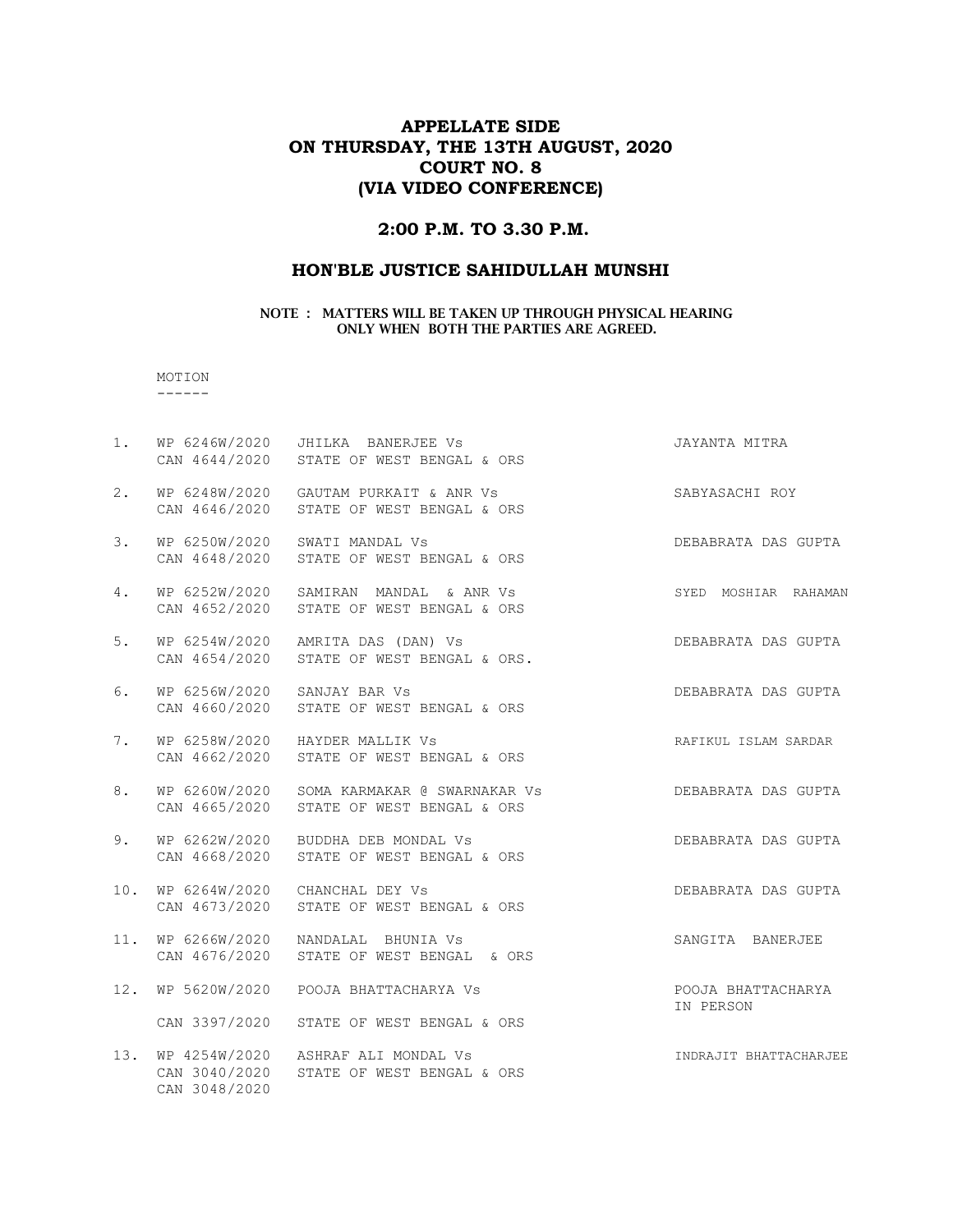14. WP 5610W/2020 SUNANDA BISWAS Vs UDAY SANKAR CHATTOPADHYAY CAN 4592/2020 STATE OF WEST BENGAL & ORS. CAN 4593/2020 15. WP 5744W/2020 AMBOOJ SHARMA Vs DEBOLINA SARKAR STATE OF WEST BENGAL & ORS 16. WP 5746W/2020 NAKUL CHANDRA DAS Vs Show CHANDRA SAR KAMAL KANTA KAR CAN 3712/2020 STATE OF WEST BENGAL & ORS 17. WP 5776W/2020 DEVDAS ADHIKARY Vs ANIL KR CHATTOPADHYAY CAN 3763/2020 STATE OF WEST BENGAL & ORS 18. WP 5782W/2020 RAMA PRASAD SARKAR Vs RAMA PRASAD SARKAR (IN PERSON) CAN 3775/2020 STATE OF WEST BENGAL & ORS 19. WP 5796W/2020 ABBAS KHAN Vs SHEBATEE DATTA CAN 3798/2020 HOWRAH MUNICIPAL CORPORATION & ORS 20. WP 5936W/2020 MANOJIT PODDAR & ORS Vs DEBAJIT KUNDU CAN 4079/2020 STATE OF WEST BENGAL& ORS 21. WP 5940W/2020 ROKEYA BEOWA Vs ARNAB SAHA CAN 4083/2020 STATE OF WEST BENGAL& ORS 22. WP 5942W/2020 MD. SHAHID PARVEZ Vs SUPRIYA RANJAN SAHA CAN 4085/2020 KMC & ORS 23. WP 6138W/2020 MD. SHAHZADA Vs And Abbas IBRAHIM KHAN CAN 4414/2020 STATE OF WEST BENGAL & ORS. 24. WP 5920W/2020 THE PUBLIC SERVICE COMMISSION ,WB & ORS Vs SHROBONI SARKAR CAN 4062/2020 THE PRINCIPAL SECRETARY ,DEPT OF HOME (P&AR),GOVT OFWB &ORS 25. WP 5644W/2020 ASISH KUMAR SENGUPTA Vs MAYUKH MAITRA CAN 3504/2020 STATE OF WEST BENGAL & ORS. 26. WP 6020W/2020 LILUA MAHASAKTI STEEL MARKET SHOP SAYAN SINHA CAN 4208/2020 OWNERS' WELFARE ASSO Vs STATE OF WEST BENGAL&ORS 27. WP 5970W/2020 SYED ISKANDER NASIR & ANR. Vs KAKALI DAS CHAKRABORTY CAN 4130/2020 STATE OF WEST BENGAL & ORS. 28. WP 5972W/2020 ALOKA DEY Vs TANUJA BASAK CAN 4134/2020 STATE OF WEST BENGAL & ORS. 29. WP 5914W/2020 DEVSHANKAR SAH Vs ARPA CHAKRABORTY CAN 4052/2020 UNION OF INDIA & ORS 30. WP 5908W/2020 ASHA DAS & ANR Vs ANIRUDDHA BHATTACHARYYA CAN 4041/2020 STATE OF WEST BENGAL & ORS 31. WP 5958W/2020 JYOTE MOTORS (BENGAL) PVT. LTD. & ANR. Vs CHITTAPRIYA GHOSH CAN 4118/2020 STATE OF WEST BENGAL & ORS. 32. WP 5538W/2020 MANNAPURAM FINANCE LIMITED Vs SONI OJHA CAN 3247/2020 STATE OF WEST BENGAL & ORS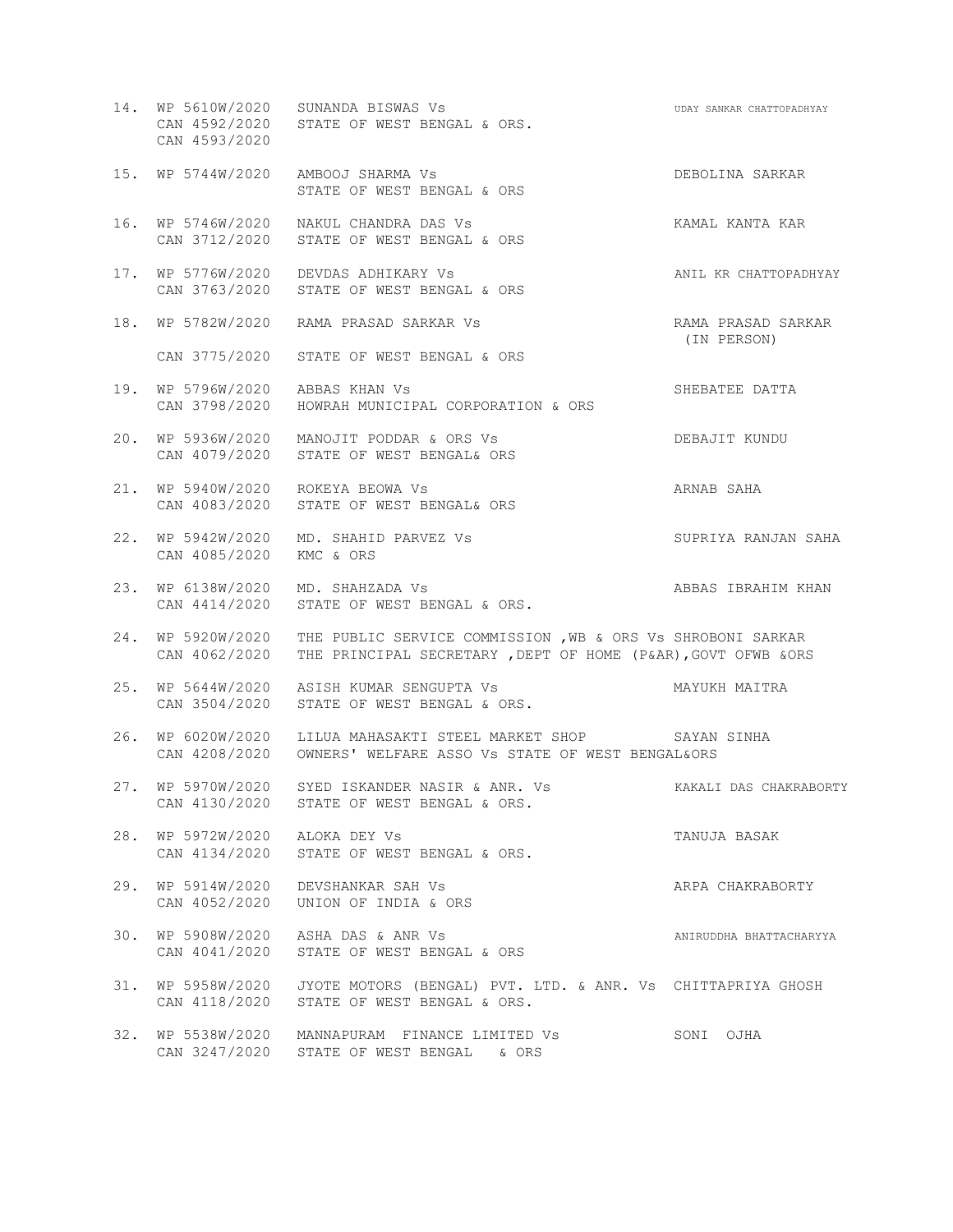CIVIL REVISION --------------

33. CO 1158/2020 LIPIKA DAS Vs SOUMYA BASU ROY CHOWDHURI CAN 4773/2020 SOMNATH BORAL

34. CO 1160/2020 ALINGAN ENCLAVE PVT.LTD Vs ARNAB SARDAR CAN 4789/2020 SOUMENDRA NATH GHOSH & ANR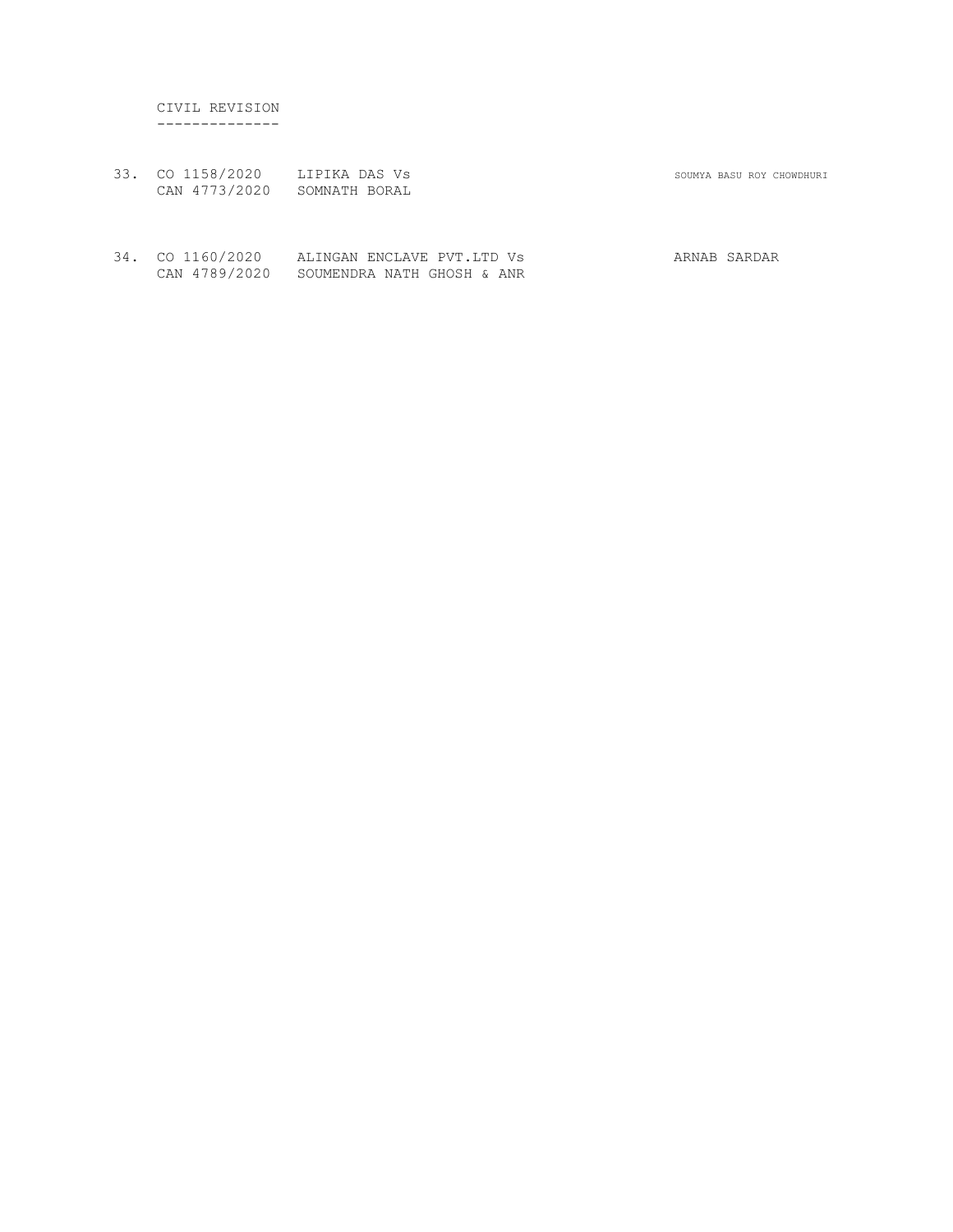# ORIGINAL SIDE ON THURSDAY, THE 13TH AUGUST, 2020 COURT NO. 8 (VIA VIDEO CONFERENCE)

## 2:00 P.M. TO 3.30 P.M.

### HON'BLE JUSTICE SAHIDULLAH MUNSHI

NOTE : MATTERS WILL BE TAKEN UP THROUGH PHYSICAL HEARING ONLY WHEN BOTH THE PARTIES ARE AGREED.

### AFTER COMPLETION OF DIVISION BENCH

COURT APPLICATIONS UNDER ART.226

--------------------------------

|      | 1. WP 206/2020                       | SURESH KUMAR PATNI & ORS Vs<br>PUNJAB NATIONAL BANK & ANR                                                                        | M/S KHAITAN & CO |
|------|--------------------------------------|----------------------------------------------------------------------------------------------------------------------------------|------------------|
|      |                                      | 2. GA 938/2020 D AND I TAXCON SERVICES PVT LTD Vs SUDIP KUMAR BANERJEE<br>KOLKATA MUNICIPAL CORPORATION AND 3 OTHERS             |                  |
| WITH |                                      |                                                                                                                                  |                  |
|      | WP 140/2019                          |                                                                                                                                  |                  |
|      | GA 1560/2019                         |                                                                                                                                  |                  |
|      | GA 1767/2019<br>GA 939/2020          |                                                                                                                                  |                  |
|      | FOR HEARING                          |                                                                                                                                  |                  |
|      |                                      |                                                                                                                                  |                  |
| 3.   |                                      | GA 1735/2019 IN THE GOODS OF : PRIYAMVADA DEVI<br>GA 1845/2019 BIRLA (DEC) -AND- Vs HARSH VARDHAN LODHA                          | FOX & MONDAL     |
|      |                                      | & ORS. -VS- AJAY KUMAR NEWAR & ORS.                                                                                              | KHAITAN & CO.    |
| WITH |                                      |                                                                                                                                  |                  |
|      | GA 1761/2019<br>GA 1786/2019         |                                                                                                                                  |                  |
|      | GA 2007/2019                         |                                                                                                                                  |                  |
|      | TS 6/2004                            |                                                                                                                                  |                  |
|      | NEW APPLICATIONS<br>---------------- |                                                                                                                                  |                  |
| 4.   | GA 831/2020                          | IN THE GOODS OF : PRIYAMVADA DEVI BIRLA RAJIV KUMAR<br>(DEC) -AND- Vs HARSH VARDHAN LODHA & ORS. -VS- AJAY KUMAR<br>NEWAR & ORS. |                  |
| WITH |                                      |                                                                                                                                  |                  |
|      | GA 832/2020                          |                                                                                                                                  |                  |
|      | GA 833/2020                          |                                                                                                                                  |                  |
|      | GA 834/2020                          |                                                                                                                                  |                  |
|      | GA 842/2020                          |                                                                                                                                  |                  |
|      | GA 843/2020<br>GA 844/2020           |                                                                                                                                  |                  |
|      | CC 18/2020                           |                                                                                                                                  |                  |
|      | CC 19/2020                           |                                                                                                                                  |                  |
|      | CC 20/2020                           |                                                                                                                                  |                  |
|      | TS 6/2004                            |                                                                                                                                  |                  |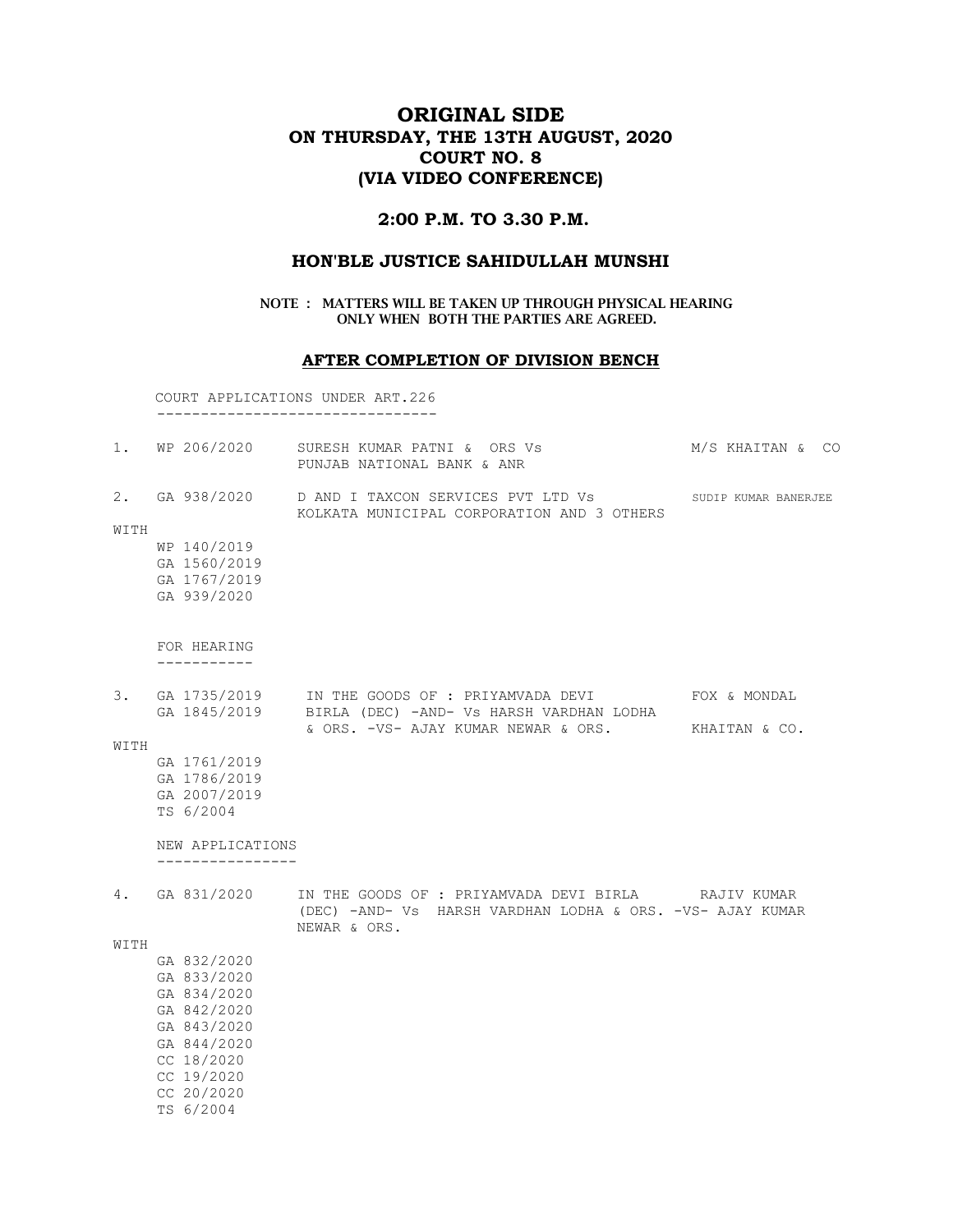NEW MOTIONS -----------

| 5.   | AP 185/2020  | SREI EOUIPMENT FINANCE LIMITED Vs<br>SEIRRA INFRAVENTURE PRIVATE LIMITED                                                         | SINHA & CO.       |
|------|--------------|----------------------------------------------------------------------------------------------------------------------------------|-------------------|
| 6.   | GA 1005/2020 | IN THE GOODS OF : PRIYAMVADA DEVI BIRLA<br>(DEC) -AND- Vs HARSH VARDHAN LODHA & ORS.<br>-VS- ARVIND KUMAR NEWAR & ORS.           | KHAITAN &<br>- CO |
| WITH | TS 6/2004    |                                                                                                                                  |                   |
| 7.   | GA 1009/2020 | IN THE GOODS OF : PRIYAMVADA DEVI BIRLA (DEC)FOX & MANDAL<br>-AND- Vs HARSH VARDHAN LODHA & ORS. -VS- AJAY<br>KUMAR NEWAR & ORS. |                   |

#### WITH

TS 6/2004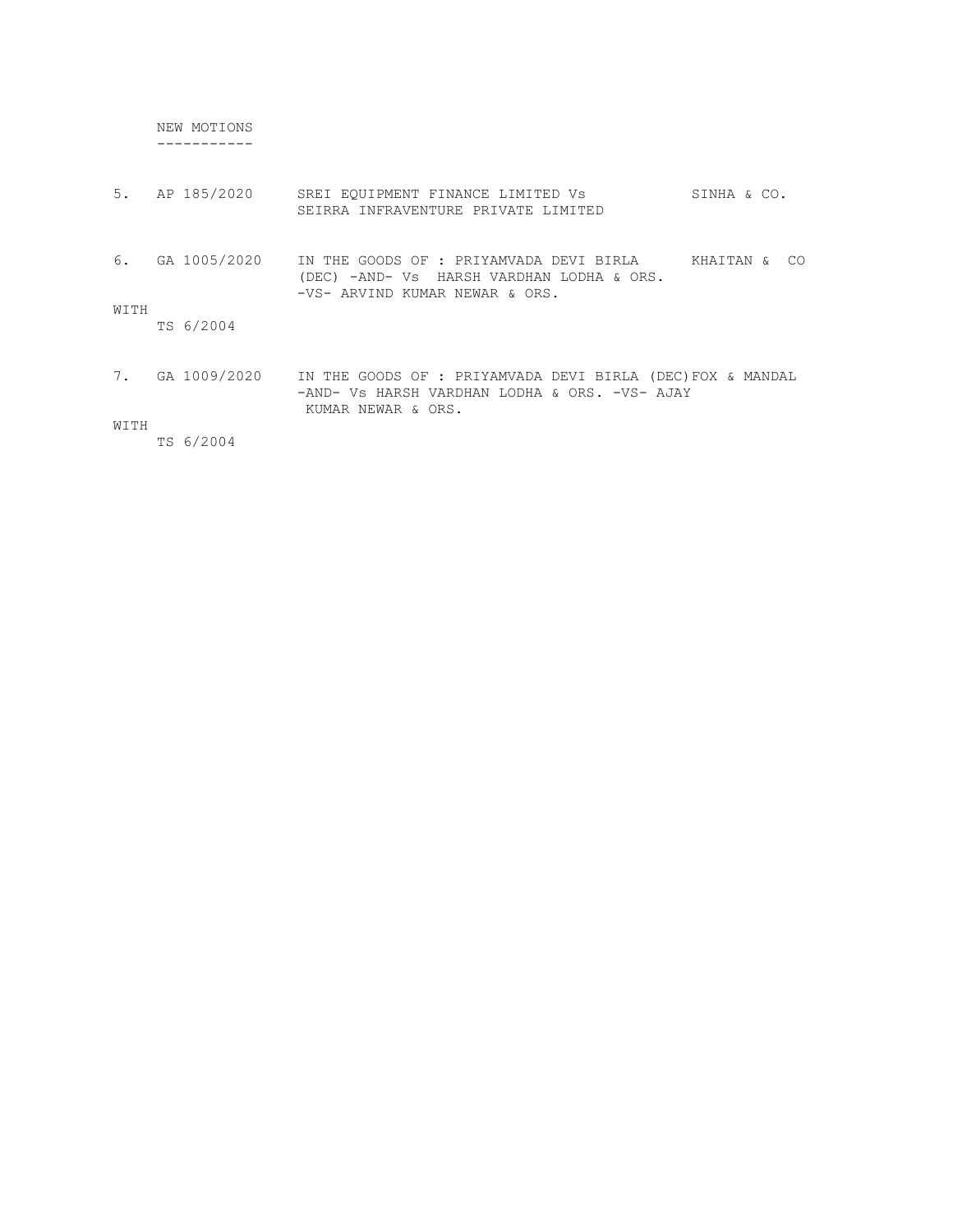## APPELLATE SIDE ON THURSDAY, THE 13TH AUGUST, 2020 COURT NO. 12 (VIA VIDEO CONFERENCE)

## 11.00 A.M. TO 1.00 P.M.

### HON'BLE JUSTICE TAPABRATA CHAKRABORTY

#### NOTE : MATTERS WILL BE TAKEN UP THROUGH PHYSICAL HEARING ONLY WHEN BOTH THE PARTIES ARE AGREED.

 MOTION ------

| $1$ . | CAN 3195/2020                  | WP 2013W/2020 MOUMITA DUBEY (MINOR) REP. BY HER FATHER SUROJIT DUTTA<br>SWAPAN DUBEY Vs W.B. UNIVERSITY OF HELATH SCIENCES & ORS |                                         |
|-------|--------------------------------|----------------------------------------------------------------------------------------------------------------------------------|-----------------------------------------|
| 2.    | WP 2015W/2020                  | MONDIP CHEL Vs<br>CAN 3202/2020 W.B. UNIVERSITY OF HEALTH SCIENCES & ORS                                                         | SUROJIT DUTTA                           |
| 3.    |                                | WP 5747W/2020 SHANTANU CHAKRABARTY Vs<br>CAN 3713/2020 STATE OF WEST BENGAL & ORS                                                | PRONOY BASAK                            |
| 4.    | WP 6321W/2020                  | PALLAB MOHAN CHAKRABORTI VS                                                                                                      | PALLAB MOHAN CHAKRABORTI<br>(IN PERSON) |
|       | CAN 4834/2020                  | STATE OF WEST BENGAL & ORS                                                                                                       |                                         |
| 5.    |                                | WP 6323W/2020 MANAB KUMAR DHARA & ORS Vs<br>CAN 4856/2020 STATE OF WEST BENGAL & ORS                                             | ARIJIT PRADHAN                          |
| 6.    | WP 6325W/2020<br>CAN 4864/2020 | SOMNATH DAS Vs<br>HOWRAH MUNICIPALITY CORPORATION & ORS                                                                          | INDRANIL HALDER                         |
| 7.    | WP 6327W/2020<br>CAN 4865/2020 | PRASANTA BASAK Vs<br>STATE OF WEST BENGAL & ORS                                                                                  | PROBAL SARKAR                           |
| 8.    |                                | WP 6329W/2020 M/S MAHAPRABHU INDANE SERVICE & ORS Vs ARJUN SAMANTA<br>CAN 4868/2020 STATE OF WEST BENGAL & ORS                   |                                         |
| 9.    | CAN 4872/2020                  | WP 6331W/2020 SHRABANI GANGULY Vs<br>VISVA BHARATI & ORS                                                                         | SALONI BHATTACHARJEE                    |
| 10.   | WP 6333W/2020                  | RATAN BANIK Vs<br>CAN 4876/2020 STATE OF WEST BENGAL & ORS                                                                       | NEIL BASU                               |
| 11.   |                                | WP 6335W/2020 SUJAY KUMAR BISWAS Vs<br>CAN 4880/2020 STATE OF WEST BENGAL & ORS                                                  | PAMPA DEY (DHABAL)                      |
| 12.   | CAN 4881/2020                  | WP 6337W/2020 MIHIR LAL @ MRITYUNJAY MAITY Vs SUDARSHAN GHOSH<br>STATE OF WEST BENGAL & ORS                                      |                                         |
| 13.   | CAN 4883/2020                  | WP 6339W/2020 CHANDAN RAJPUT BANERJEE @ CHANDAN BANERJEE VSTAUHID KHAN<br>W.B.S.E.D.C.L LTD & ORS                                |                                         |
| 14.   |                                | WP 6341W/2020 ARUP KUMAR MONDAL Vs<br>CAN 4885/2020 STATE OF WEST BENGAL & ORS                                                   | KHANDEKAR MOAZZEM HOSSAIN               |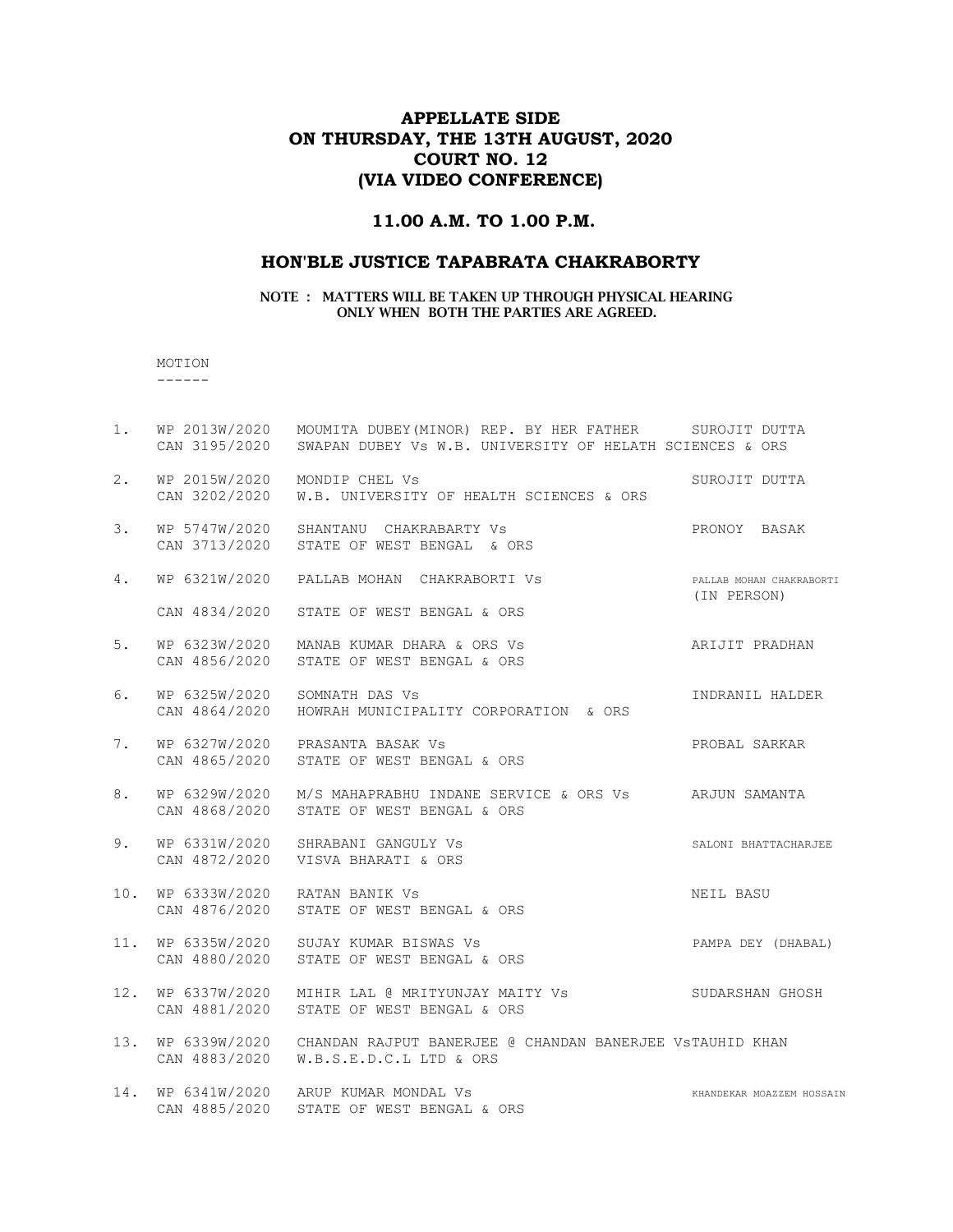|      |                                                                | WP 6343W/2020 GOUTAM GUHA ROY Vs<br>CAN 4890/2020 STATE OF WEST BENGAL & ORS.<br>15. WP 6343W/2020 GOUTAM GUHA ROY Vs           | AMITABHA GHOSH        |
|------|----------------------------------------------------------------|---------------------------------------------------------------------------------------------------------------------------------|-----------------------|
|      |                                                                | 16. WP 6345W/2020 ASGARI BEGUM Vs<br>CAN 4894/2020 STATE OF WEST BENGAL & ORS.                                                  | SHABAZ ALAM           |
| 17.  |                                                                | WP 6347W/2020 SALT LAKE CITY BA BLOCK RESIDENTS' SURAJIT CHAKRABORTY<br>CAN 4896/2020 ASSOCIATION Vs STATE OF WEST BENGAL & ORS |                       |
| 18.  | WP 6349W/2020<br>CAN 4898/2020                                 | BANAMALI DAS Vs<br>MIDNAPUR MUNICIPALITY & ORS                                                                                  | GOPAL CHAKRABORTRY    |
| 19.  | WP 6351W/2020                                                  | KRSS METALS PVT LTD Vs<br>CAN 4900/2020 EMPLOYEES STATE INS CORP & ORS                                                          | PARIKSHIT GOSWAMI     |
| 20.  |                                                                | WP 6353W/2020 SAJID ALI LASKAR Vs<br>CAN 4902/2020 STATE OF WEST BENGAL & ORS                                                   | ANIRBAN MAJUMDER      |
|      |                                                                | 21. WP 6355W/2020 MSV INTERNATIONAL INC & ANR. Vs<br>CAN 4904/2020 WB HIGHWAY DEVP. CORP. LTD. & ANR.                           | ATISH GHOSH           |
|      | 22. WP 3165W/2019<br>CAN 464/2020                              | RAKESH KUMAR BHAGAT & ORS Vs<br>CAN 9728/2019 UNION OF INDIA & ORS                                                              | SAYANTI SENGUPTA      |
| 23.  | CAN 3910/2020 KMC & ORS                                        | WP 5845W/2020 SIEKH MUJIB HUSAIN Vs                                                                                             | RAJDEEEP BHATTACHARYA |
| 24.  |                                                                | WP 6061W/2020 INDRANIL BHATTACHARYA Vs<br>CAN 4273/2020 STATE OF WEST BENGAL& ORS                                               | SATRAJIT SINHA ROY    |
| 25.  |                                                                | WP 6071W/2020 SUSANTA DUTTA Vs<br>CAN 4287/2020 STATE OF WEST BENGAL & ORS                                                      | RAMA HALDER           |
|      |                                                                | 26. WP 6073W/2020 SAMIMA BEGUM & ANR Vs<br>STATE OF WEST BENGAL & ORS                                                           | SOUMAVA MUKHERJEE     |
| WITH | CAN 4291/2020                                                  |                                                                                                                                 |                       |
| WITH |                                                                | 27. WP 6075W/2020 M/S ISHAN INFORMATION SERVICES PVT. LTD MILADRI BANERJEE<br>& ANR Vs UNION OF INDIA & ORS                     |                       |
|      | CAN 4294/2020                                                  |                                                                                                                                 |                       |
|      |                                                                | 28. WP 6083W/2020 MANAS KUMAR MISRA Vs<br>STATE OF WEST BENGAL & ORS                                                            | SUBHAJIT CHOWDHURY    |
| WITH | CAN 4309/2020                                                  |                                                                                                                                 |                       |
|      | 29. WP 5805W/2020 ANUP GOSWAMI Vs<br>CAN 3814/2020 S.B.I & ORS |                                                                                                                                 | CHIRANJIB SINHA       |
| 30.  |                                                                | WP 5925W/2020   PARTHA SARATHI BHATTACHARYA & ORS Vs<br>CAN 4068/2020 UNION OF INDIA & ORS                                      | ABHISHEK AGARWAL      |
| 31.  | WP 4827W/2020 SUTAPA GHOSH Vs                                  | CAN 3830/2020 STATE OF WEST BENGAL & ORS                                                                                        | ASHOKE KUMAR NATH     |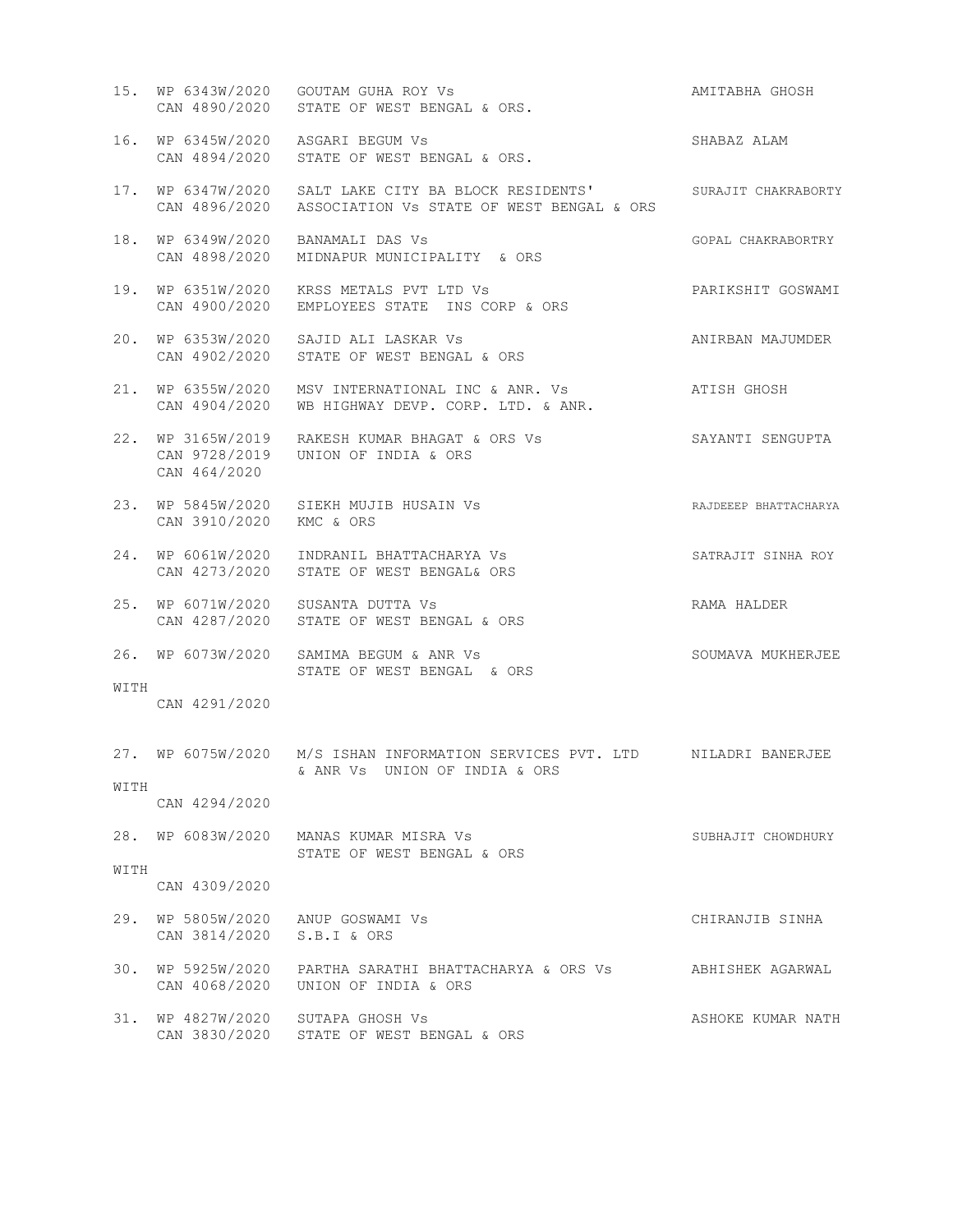CIVIL REVISION --------------

- 32. CO 913/2020 ANJALI PAL & ORS. Vs NIVEDITA MUKHERJEE KALIDASI PAL & ORS.
- 33. CO 1143/2020 KISHORILAL AGARWAL Vs RAKESH SARKAR CAN 3959/2020 SMT SHARMILA SARKAR & ORS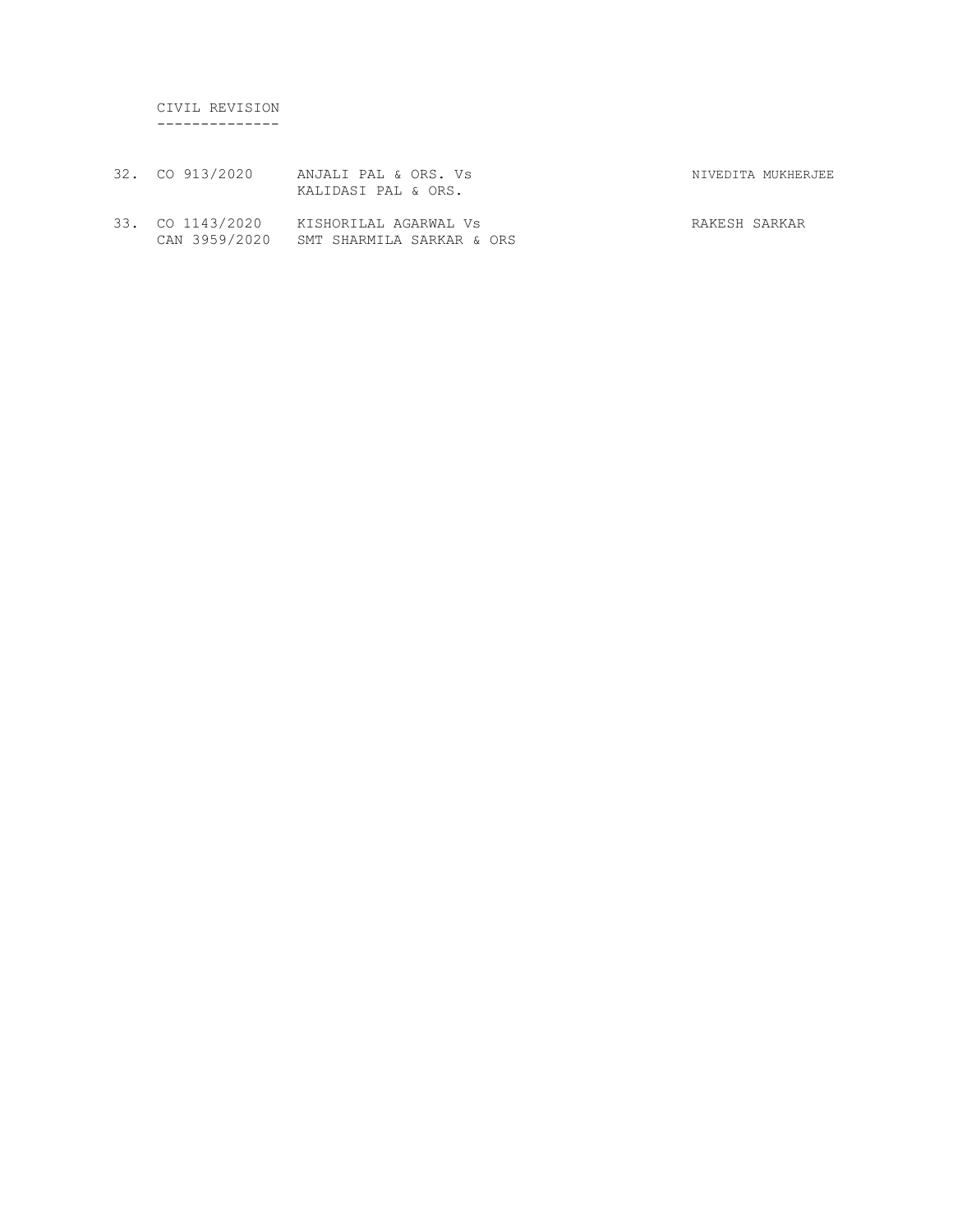## APPELLATE SIDE ON THURSDAY, THE 13TH AUGUST, 2020 COURT NO. 5 (VIA VIDEO CONFERENCE)

## AT 11.00 A.M.

#### HON'BLE JUSTICE RAJASEKHAR MANTHA

### NOTE : MATTERS WILL BE TAKEN UP THROUGH PHYSICAL HEARING ONLY WHEN BOTH THE PARTIES ARE AGREED.

SPECIALLY FIXED MATTERS

-----------------------

|  | WP 477W/2018 |  | TRISHA BHATTACHARJEE VS   |  |  |  |
|--|--------------|--|---------------------------|--|--|--|
|  |              |  | STATE OF WEST BENGAL& ORS |  |  |  |

ARJEE Vs TANUJA BASAK

#### WITH

| CAN 4/2020    |  |  |           |  |  |  |
|---------------|--|--|-----------|--|--|--|
| CAN 7380/2018 |  |  |           |  |  |  |
| WP 1330W/2014 |  |  |           |  |  |  |
| WP 1332W/2014 |  |  |           |  |  |  |
| WP 1333W/2014 |  |  |           |  |  |  |
| WP 1335W/2014 |  |  |           |  |  |  |
| WP 1337W/2014 |  |  |           |  |  |  |
| WP 2250W/2016 |  |  |           |  |  |  |
| WP 3112W/2014 |  |  |           |  |  |  |
| WP 475W/2018  |  |  |           |  |  |  |
| WP 478W/2018  |  |  |           |  |  |  |
| WP 481W/2018  |  |  |           |  |  |  |
| WP 483W/2018  |  |  |           |  |  |  |
| WP 5385W/2015 |  |  |           |  |  |  |
| WP            |  |  | 709W/2014 |  |  |  |
| WP 712W/2014  |  |  |           |  |  |  |
| WP 714W/2014  |  |  |           |  |  |  |
| WP 715W/2014  |  |  |           |  |  |  |
| WP 717W/2014  |  |  |           |  |  |  |
| WР            |  |  | 737W/2014 |  |  |  |
| WP 988W/2014  |  |  |           |  |  |  |
| WP 990W/2014  |  |  |           |  |  |  |
| WP 991W/2014  |  |  |           |  |  |  |
| WP 992W/2014  |  |  |           |  |  |  |
| WP 993W/2014  |  |  |           |  |  |  |
| WР            |  |  | 997W/2014 |  |  |  |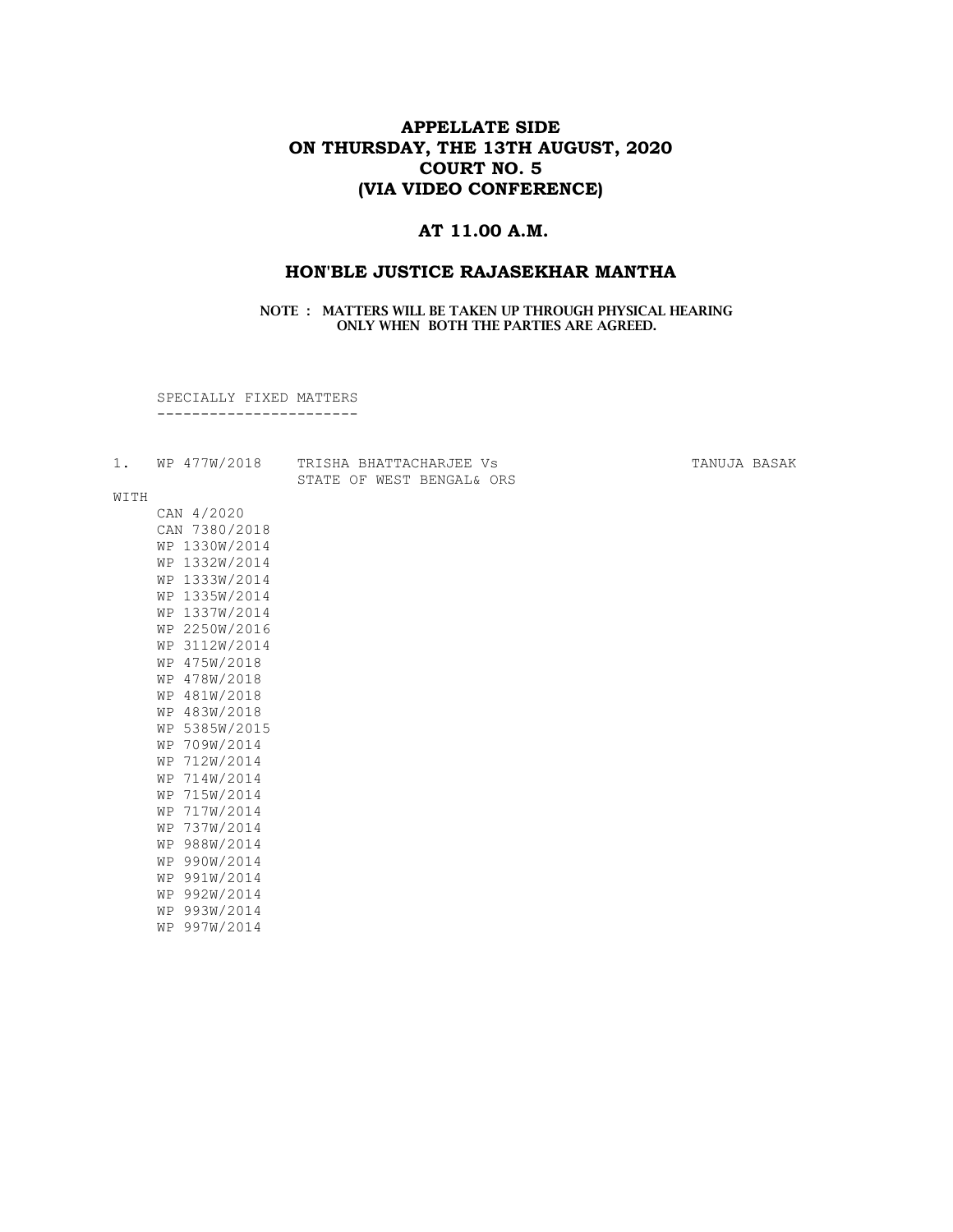## APPELLATE SIDE ON THURSDAY, THE 13TH AUGUST, 2020 COURT NO. 13 (VIA VIDEO CONFERENCE)

#### 2.00 P.M. TO 3.30 P.M.

#### HON'BLE JUSTICE SHAMPA SARKAR

#### NOTE : MATTERS WILL BE TAKEN UP THROUGH PHYSICAL HEARING ONLY WHEN BOTH THE PARTIES ARE AGREED.

### MOTION

------

1. WP 6358W/2020 M/S.MAHAKOSHAL REFRACTORIES PVT. LTD Vs KAUSTAV CHANDRA DAS STATE OF WEST BENGAL & ORS 2. WP 6360W/2020 PAPIYA ADAK Vs TANUJA BASAK STATE OF WEST BENGAL & ORS 3. WP 6362W/2020 JAYANTI HALDAR Vs D.N. BANDYOPADHYAY STATE OF WEST BENGAL & ORS 4. WP 6364W/2020 SAMARESH NATH Vs SANTANU MUKHERJEE CAN 4926/2020 STATE OF WEST BENGAL & ORS 5. WP 6366W/2020 ASHIM KUMAR NATH Vs BISWANATH SAMANTA CAN 4928/2020 GAYESHPUR MUNICIPALITY & ORS 6. WP 6368W/2020 JYOTSA DAS Vs TANUJA BAS CAN 4934/2020 STATE OF WEST BENGAL& ORS 7. WP 6370W/2020 HIRANMOY MAITI Vs **ANINDITA AUDDY**  CAN 4939/2020 STATE OF WEST BENGAL& ORS 8. WP 6372W/2020 DR. B.R. AMBEDKAR COLLEGE (B.ED SECTION) SUBHAJIT CHATTOPADHYAY CAN 4949/2020 & ORS Vs NATIONAL COUNCIL FOR TEACHER EDUCATION& ORS 9. WP 6374W/2020 SUDHANYA DAS& ORS Vs MAYUKH MAITRA CAN 4951/2020 STATE OF WEST BENGAL& ORS 10. WP 6376W/2020 SANJIB DAS @ SANJIB KUMAR DAS Vs PROBAL SARKAR CAN 4956/2020 STATE OF WEST BENGAL 11. WP 6378W/2020 SATYAJIT SARDAR Vs ASRAF MANDAL CAN 4966/2020 STATE OF WEST BENGAL& ORS 12. WP 6380W/2020 ISRAFIL MOLLICK Vs RATUL DAS CAN 4968/2020 STATE OF WEST BENGAL& ORS 13. WP 6382W/2020 PRAMOD KUMAR Vs ARPA CHAKRABORTY CAN 4970/2020 UNION OF INDIA& ORS 14. WP 6384W/2020 ANUPAM MANDAL & ORS Vs SUMAN BANERJEE CAN 4972/2020 THE UNION OF INDIA & ORS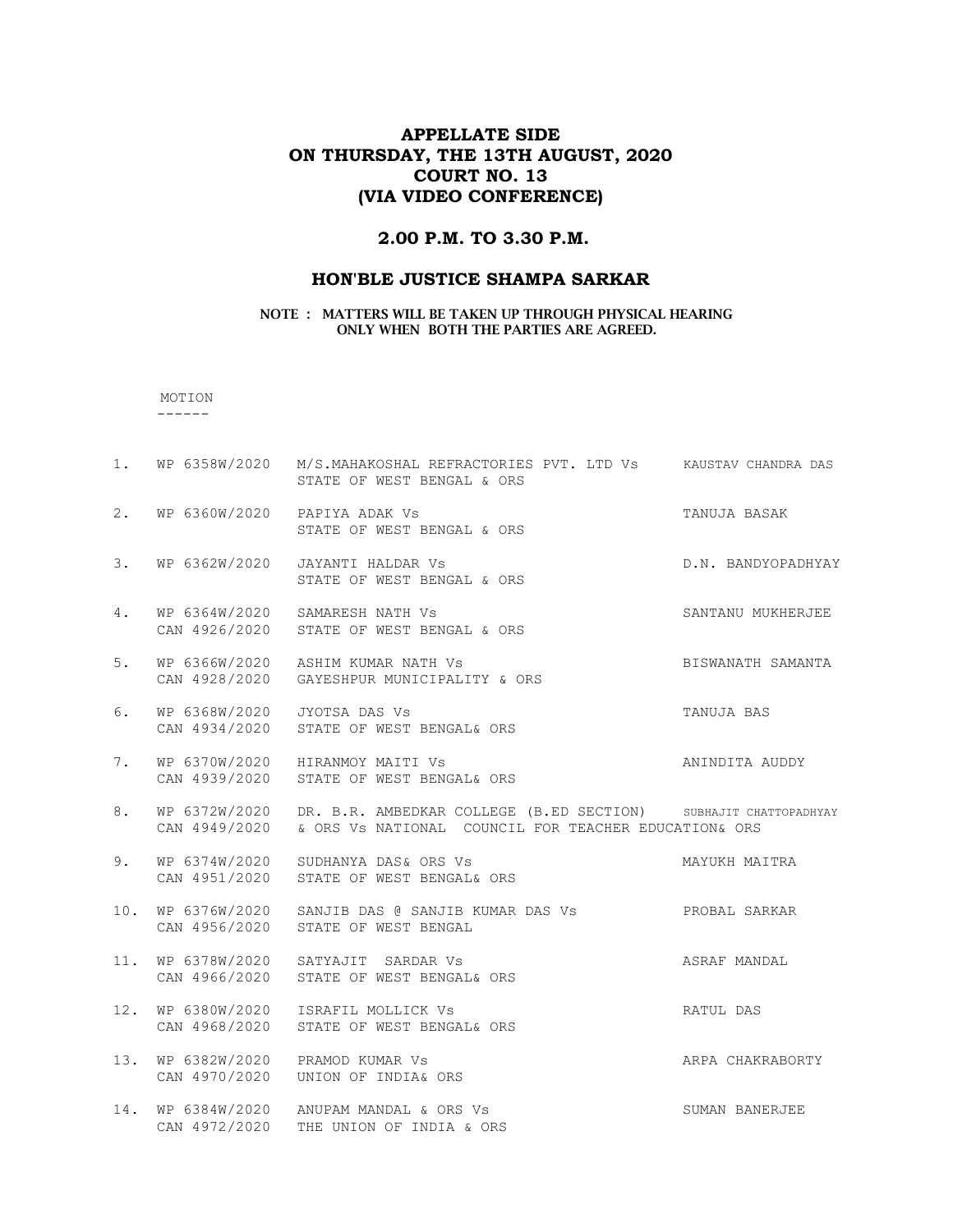- 15. WP 6386W/2020 SONU SK Vs KAKALI DAS CHAKRABORTY CAN 4974/2020 STATE OF WEST BENGAL
- 16. WP 6388W/2020 ANIMESH ROY Vs SUJATA MUKHERJEE CAN 4977/2020 STATE OF WEST BENGAL& ORS
- 17. WP 6390W/2020 M/S. DEC AGROTECH PVT. LTD. & ANR Vs NILOTPAL CHOWDHURY CAN 4979/2020 UNION OF INDIA & ORS
- 18. WP 6392W/2020 DEEPIKA CHHETRI Vs CHADRACHUR CHATTERJEE THE GORKHALAND TERRITORIAL ADMIN & ORS
- 19. WP 6394W/2020 GENETIX BIOTECH ASIA PVT LTD & ANR Vs AVIRUP CHATTERJEE CAN 4994/2020 STATE OF WEST BENGAL & ORS
- 20. WP 6140W/2020 PRATAP CH. GHOSH @ JHURI & ORS. Vs RAKHESWAR DEY SARKAR CAN 4417/2020 KMC & ORS.

 CIVIL REVISION --------------

- 21. CO 1166/2020 MANOJ MAJUMDER VS SOUMYOJIT MISHRA CAN 4993/2020 REGISTRAR OF COMPANIES , WB
- 22. CO 1162/2020 ANANDA MOHAN ROY Vs SUBHAMAY DEWANJI CAN 4862/2020 BANK OF BARODA
- 23. CO 1164/2020 AMIT PODDAR Vs AMIT PODDER (IN PERSON) CAN 4888/2020 RITU PODDAR
- 24. CO 1154/2020 SHIBRAM DAS & ORS Vs **DILIP KUMAR SADHU** CAN 4522/2020 SMT JAYANTI PARAMANIK & ORS
- 25. CO 1156/2020 SATYA NARAYAN PARK AC MARKET SHOPKEEPER DEBAMITRA ADHIKARI CAN 4671/2020 WELFARE ASSOCIATION Vs HAPPY HOMES & HOTELS PVT LTD& ORS

 CRIMINAL REVISION -----------------

- 26. CRR 1106/2020 PRIYANKA CHAHAR & ORS Vs BAIDURYA GHOSAL CRAN 3807/2020 STATE OF WEST BENGAL & ANR 27. CRR 1074/2020 MOHAMMED YUNUS Vs **MOHAMMED** TABRAIZ
- STATE OF WEST BENGAL
- 28. CRR 1102/2020 RATAN MANDAL @ SWAPAN Vs DEBORSHI DHAR CRAN 3596/2020 STATE OF WEST BENGAL & ANR CRAN 3597/2020
- 29. CRR 1104/2020 JITEN SARKAR Vs PARTHA SARATHI DAS CRAN 3618/2020 STATE OF WEST BENGAL & ANR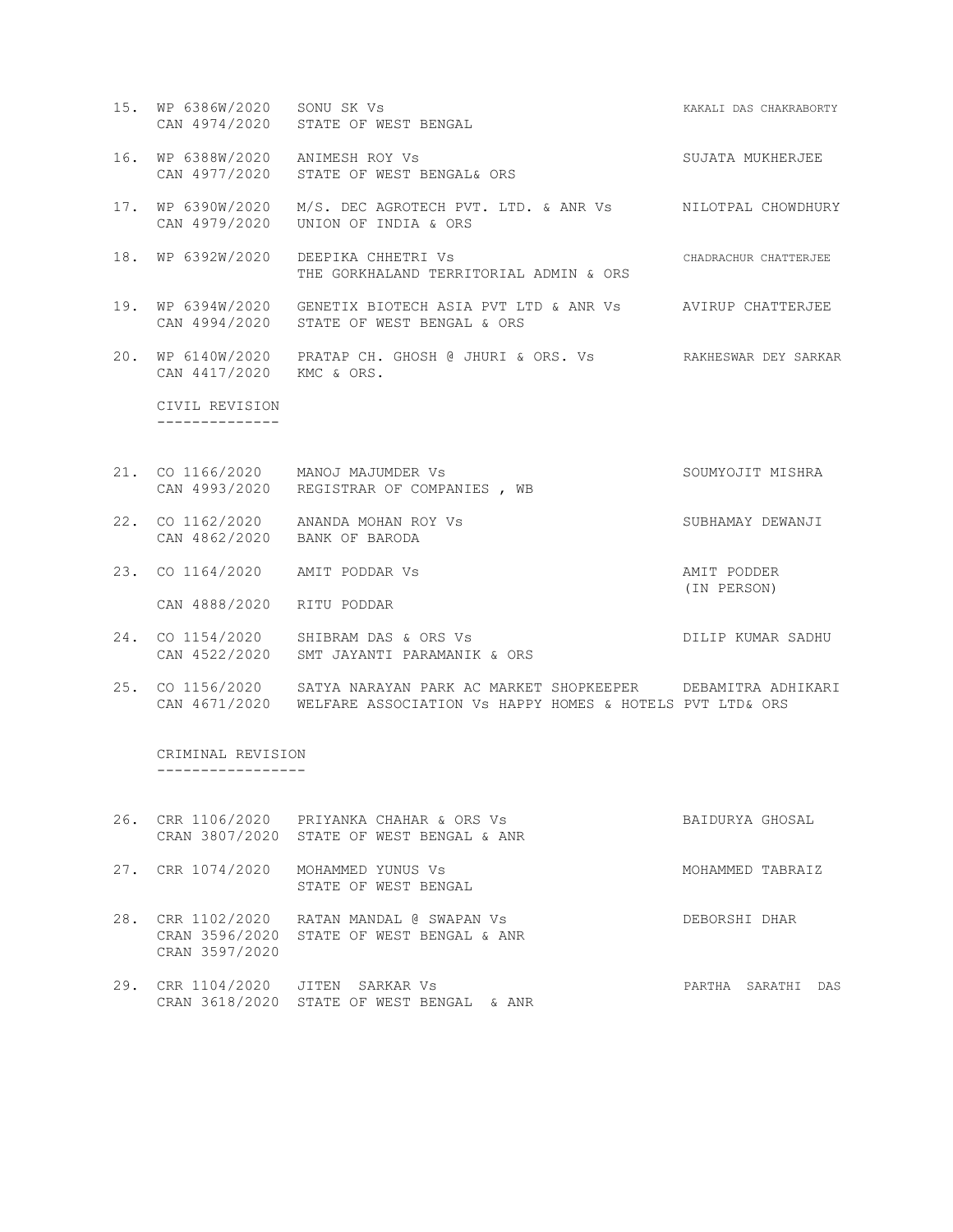# ORIGINAL SIDE ON THURSDAY, THE 13TH AUGUST, 2020 COURT NO. 13 (VIA VIDEO CONFERENCE)

## 2.00 P.M. TO 3.30 P.M.

### HON'BLE JUSTICE SHAMPA SARKAR

NOTE : MATTERS WILL BE TAKEN UP THROUGH PHYSICAL HEARING ONLY WHEN BOTH THE PARTIES ARE AGREED.

 NEW CHAMBER APPLICATIONS ------------------------

| EC 121/2019 | TATA MOTORS FINANCE SOLUTIONS LIMITED Vs |  |  | SINHA & CO. |                       |
|-------------|------------------------------------------|--|--|-------------|-----------------------|
|             | ROADWINGS INTERNATIONAL PVT. LTD. & ANR. |  |  |             | DEEPAK KR. SINGH(J/D) |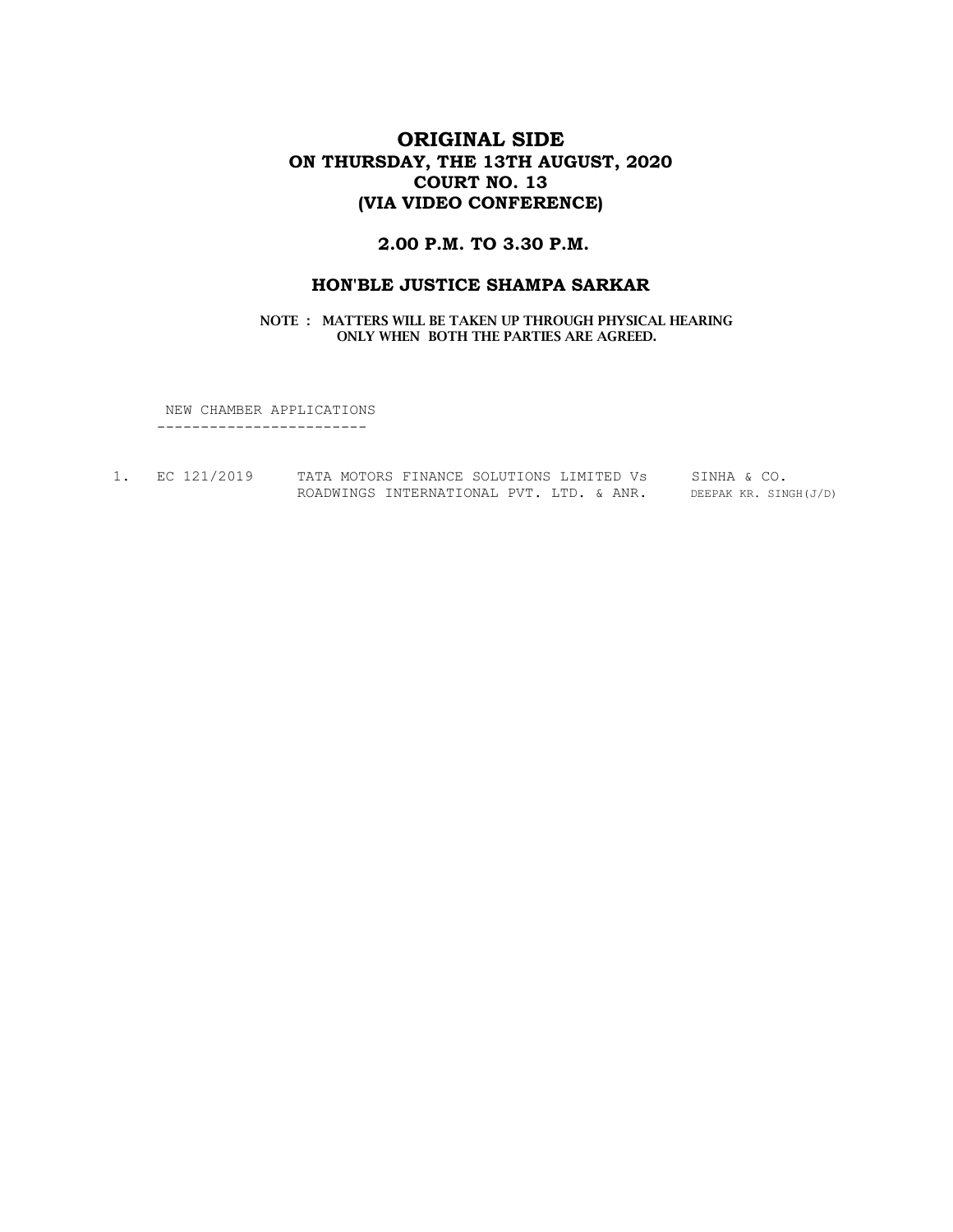## APPELLATE SIDE ON THURSDAY, THE 13TH AUGUST, 2020 COURT NO. 19 (VIA VIDEO CONFERENCE)

### 2:00 P.M. TO 3:30 P.M.

### HON'BLE JUSTICE SUBHASIS DASGUPTA

#### NOTE : MATTERS WILL BE TAKEN UP THROUGH PHYSICAL HEARING ONLY WHEN BOTH THE PARTIES ARE AGREED.

 MOTION ------

1. WP 6289W/2020 UJJWALA KHATUA Vs SUDIPTA MAITY CAN 4744/2020 STATE OF WEST BENGAL & ORS. 2. WP 6291W/2020 PRODHAN CHANDERGHAT GRAM PANCHAYET REP. ATIS KUMAR BISWAS CAN 4748/2020 BY PRATIMA BISWAS Vs STATE OF WEST BENGAL & ORS 3. WP 6293W/2020 EASTERN COAL FIELDS LTD. & ANR Vs SHIV SHANKAR BANERJEE CAN 4755/2020 STATE OF WEST BENGAL & ORS. 4. WP 6295W/2020 MANAS MAITY Vs GOURANGA KUMAR DAS CAN 4767/2020 STATE OF WEST BENGAL 5. WP 6297W/2020 YOGA NAND PRASAD Vs SUMITAVA CHAKRABORTY CAN 4775/2020 THE SECURITIES & EXCHANGE BOARD OF INDIA 6. WP 6299W/2020 BABLU HARIJAN Vs PROBAL SARKAR CAN 4781/2020 STATE OF WEST BENGAL& ORS 7. WP 6301W/2020 TAHIRUN MULLICK Vs OMAR FARUK GAZI CAN 4785/2020 STATE OF WEST BENGAL & ORS 8. WP 6303W/2020 DR. AZIM & ORS Vs Sand Control of Manushik Ghosh CAN 4791/2020 STATE OF WEST BENGAL & ORS 9. WP 6305W/2020 MD. HAFIZUR AHMED Vs MONDAL MONDAL CAN 4796/2020 STATE OF WEST BENGAL& ORS 10. WP 6307W/2020 RABINDRANATH MUKHERHEE& ANR Vs SANJAY MUKHERJEE CAN 4800/2020 STATE OF WEST BENGAL& ORS CRIMINAL REVISION -----------------

 CRAN 3762/2020 STATE OF WEST BENGAL & ANR 12. CRR 1067/2020 SUJIT BARMAN ROY & ANR Vs MAN MUKHERJEE CRAN 3001/2020 STATE OF WEST BENGAL & ANR

11. CRR 1105/2020 SATYA SANDIP DATTA & ANR Vs INDRANUJ DUTTA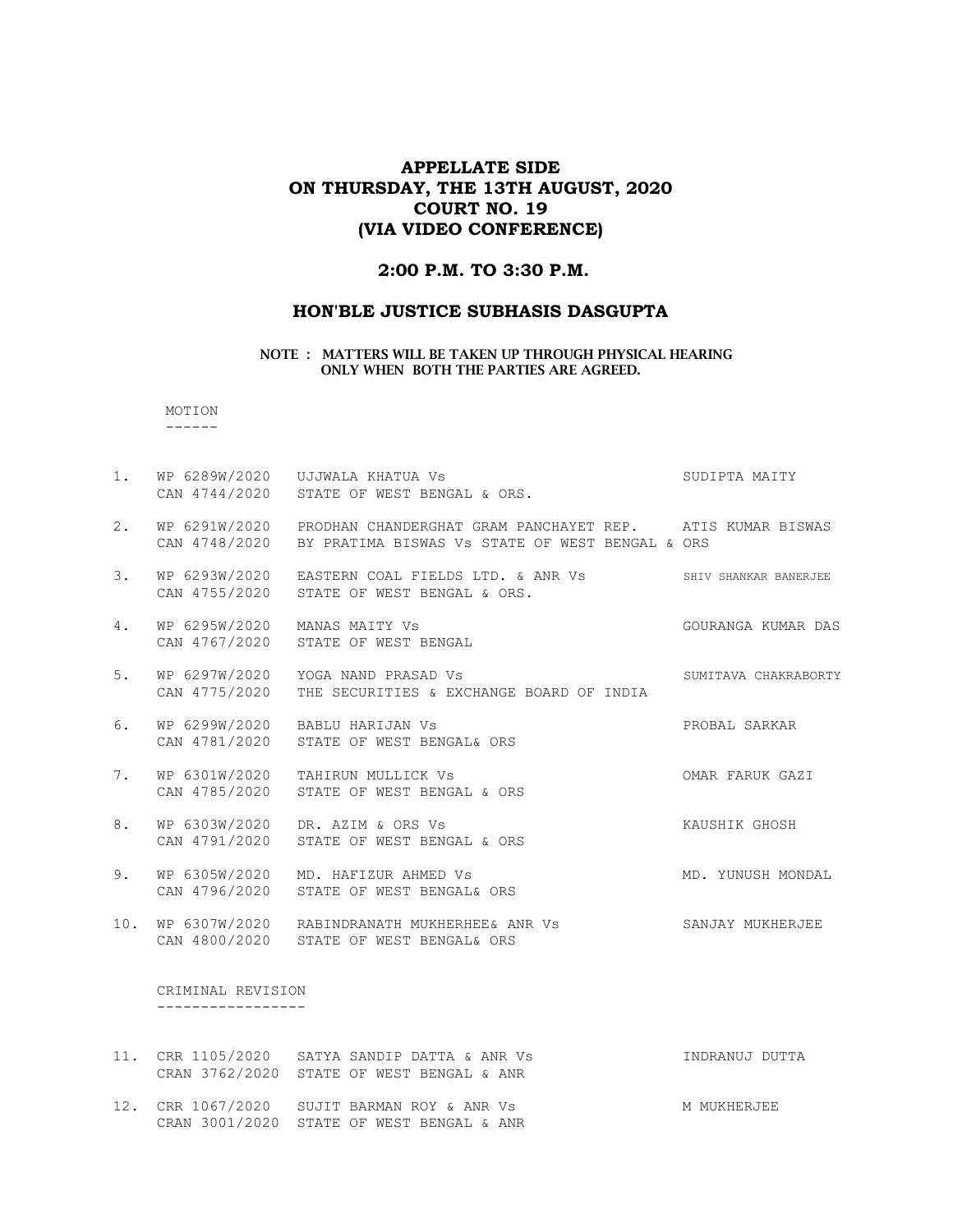- 13. CRR 1085/2020 PARTHA PRATIM KUMNDU & ORS Vs SOMNATH ROY CHOWDHURY CRAN 3397/2020 ANUMITA KUNDU NEE DUTTA & ANR
- 14. CRR 1087/2020 SUNIL DEBSHARMA Vs DEVRANJAN DAS CRAN 3399/2020 STATE OF WEST BENGAL & ORS
- 15. CRR 1089/2020 SAYED JAFAR IKBAL Vs **TANMAY BASU** CRAN 3402/2020 STATE OF WEST BENGAL
- 16. CRR 1091/2020 RAJKUMAR TAMILI Vs GOURANGA KUMAR DAS CRAN 3406/2020 STATE OF WEST BENGAL
- 17. CRR 1061/2020 SANJIT MAJUMDAR Vs SUMITA SARKAR CRAN 2866/2020 STATE OF WEST BENGAL & ANR
- 18. CRR 1075/2020 COASTAL PROJECT LTD. & ORS Vs ANINDYA HALDER CRAN 3220/2020 STATE OF WEST BENGAL& ANR CRAN 3221/2020
- 19. CRR 1083/2020 SK ASADUL Vs SUDIP GHOSH CHOWDHURY CRAN 3382/2020 STATE OF WEST BENGAL
- 20. CRR 1063/2020 ASHISH TAPARIA Vs FALGUNI BANDYOPADHYAY CRAN 2874/2020 STATE OF WEST BENGAL & ANR
- 21. CRR 1103/2020 GURINDER SINGH Vs **HILLOL SAHA PODDER** STATE OF WEST BENGAL
- 22. CRR 1053/2020 GOBINDO KUMAR HALDER & ANR Vs PARTHA SARATHI DAS CRAN 2745/2020 STATE OF WEST BENGAL & ANR

 CIVIL REVISION --------------

- 23. CO 1159/2020 DIPANKAR DEY Vs SANANDA GANGULI CAN 4782/2020 DEBASREE DE & ORS
- 24. CO 1161/2020 ASHER ALI MONDAL Vs **DYTIMAN BANERJEE** CAN 4792/2020 INSAN ALI BISWAS & ORS
- 25. CO 1163/2020 HAFIZUL MUNSHI Vs S. ALAM CAN 4878/2020 THE BOARD OF AUQAF & ANR.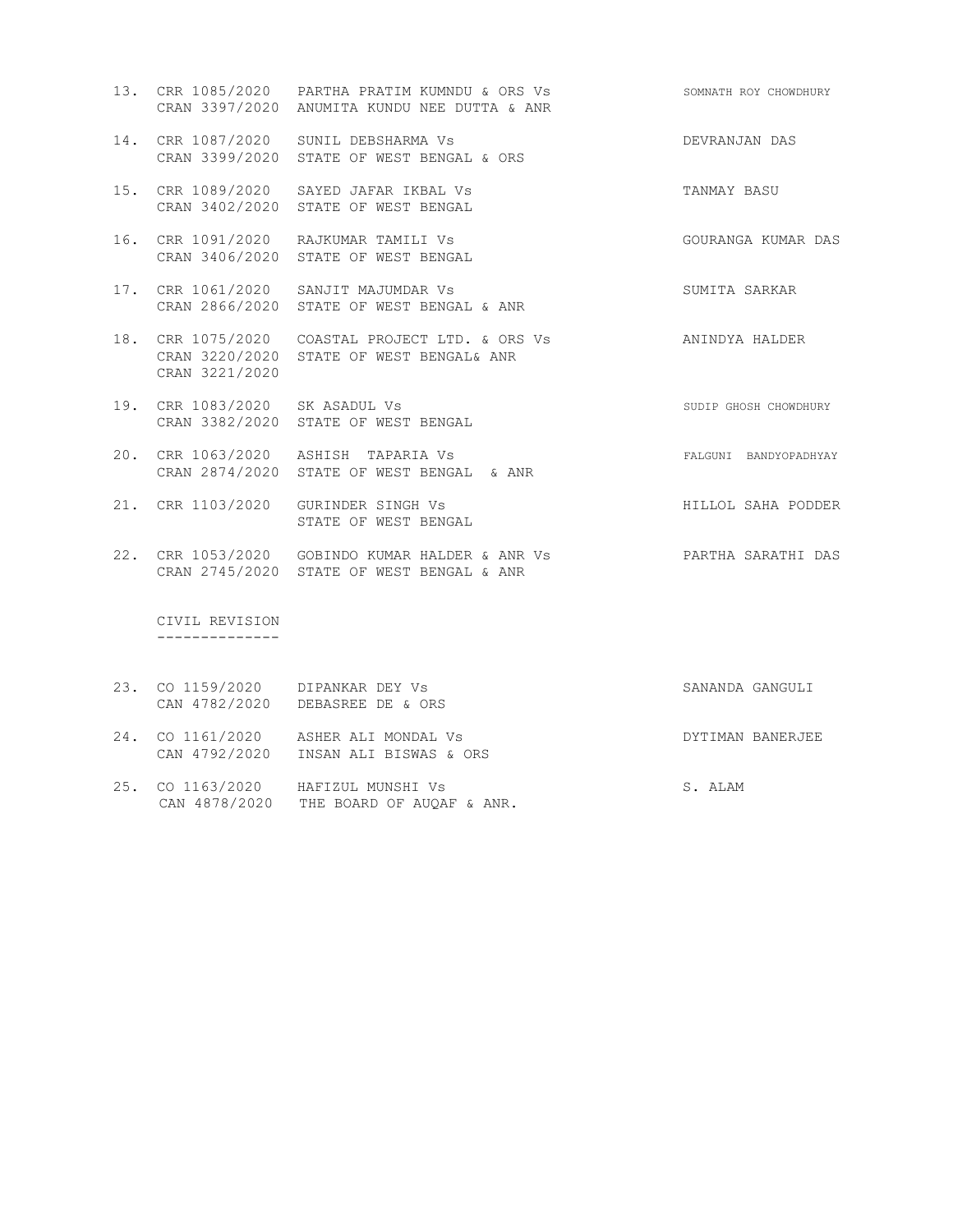## APPELLATE SIDE ON THURSDAY, THE 13TH AUGUST, 2020 COURT NO. 11 (VIA VIDEO CONFERENCE)

## 2:00 P.M. TO 3:30 P.M.

## HON'BLE JUSTICE TIRTHANKAR GHOSH

#### NOTE : MATTERS WILL BE TAKEN UP THROUGH PHYSICAL HEARING ONLY WHEN BOTH THE PARTIES ARE AGREED.

#### MOTION ------

| $1$ . |                              | WP 6320W/2020 ASHIM PAUL & ANR Vs<br>CAN 4826/2020 STATE OF WEST BENGAL & ORS                                   | MANALI BISWAS      |
|-------|------------------------------|-----------------------------------------------------------------------------------------------------------------|--------------------|
| 2.    |                              | WP 6322W/2020 PRITHVIJOY DAS & ANR. Vs<br>CAN 4851/2020 STATE OF WEST BENGAL & ORS.                             | BISWAJIT DUTTA     |
| 3.    |                              | WP 6324W/2020 SUVRO GHOSAL Vs<br>CAN 4858/2020 STATE OF WEST BENGAL & ORS                                       | SHIBAJI KUMAR DAS  |
| 4.    | WP 6326W/2020 MANSUR KHAN Vs | CAN 4863/2020 STATE OF WEST BENGAL & ORS                                                                        | NITAI CHANDRA SAHA |
| 5.    |                              | WP 6328W/2020 SEPOY SUMAN DAS Vs<br>CAN 4866/2020    UNION OF INDIA & ORS                                       | MANIKA ROY         |
| 6.    |                              | WP 6330W/2020 ARYAVRAT CAPITAL MARKETS LIMITED & ANR Vs ABHIJIT SARKAR<br>CAN 4871/2020    UNION OF INDIA & ORS |                    |
| 7.    |                              | WP 6332W/2020 BROZO MOHAN MONDAL Vs<br>CAN 4874/2020 STATE OF WEST BENGAL                                       | SUDARSHAN GHOSH    |
|       |                              |                                                                                                                 |                    |
| 8.    |                              | WP 6334W/2020 M/S SRISHAILA CONSTRUCTIONS PVT LTD Vs ANJILI NAG<br>CAN 4877/2020    UNION OF INDIA & ORS        |                    |
| 9.    | CAN 4879/2020 CESC LTD       | WP 6336W/2020 SRI SATYANARAYAN SINGH Vs SAYANI BHATTACHARYA                                                     |                    |
| 10.   |                              | WP 6338W/2020 BHUPATI CHARAN MAITY & ANR. Vs SK. JAYED HOSSAIN<br>CAN 4882/2020 STATE OF WEST BENGAL & ORS.     |                    |
|       | CAN 4884/2020 KMC & ORS.     | 11. WP 6340W/2020 LAKSHMI SANKAR SHARMA & ANR. Vs SARKHESWAR DEY SARKAR                                         |                    |
|       |                              | KAMAL KANTI KAR<br>12. WP 6342W/2020 CHAYANIKA MANNA Vs<br>CAN 4889/2020 STATE OF WEST BENGAL                   |                    |
| 13.   |                              | WP 6344W/2020 M/S AATREYEE NIRMAN PVT LTD & ORS Vs SUVAM SINHA<br>CAN 4892/2020 STATE OF WEST BENGAL & ORS      |                    |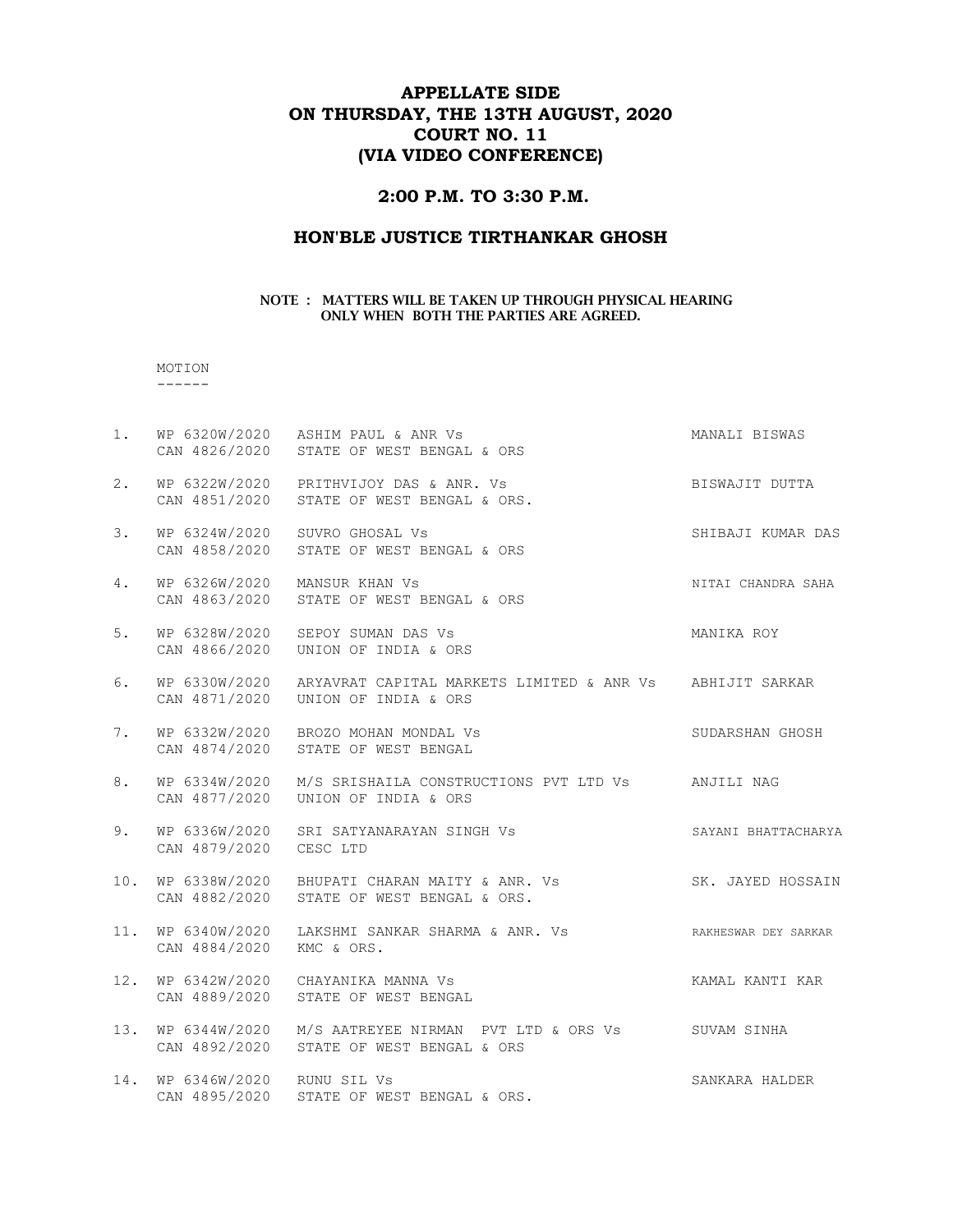|     |                                               | 15. WP 6350W/2020 DILIP BHATTACHARJEE Vs<br>CAN 4899/2020 STATE OF WEST BENGAL & ORS                              | KAMAL KANTA KAR        |
|-----|-----------------------------------------------|-------------------------------------------------------------------------------------------------------------------|------------------------|
| 16. | CAN 4901/2020                                 | WP 6352W/2020 BANAMALI DAS Vs<br>MIDNAPUR MUNICIPALITY & ORS                                                      | NONIGOPAL CHAKRABORTY  |
| 17. | WP 6354W/2020<br>CAN 4903/2020 UNION OF INDIA | JAHORUL ISLAM Vs                                                                                                  | SANGITA ROY            |
| 18. |                                               | WP 6356W/2020 NEMAI CHAND GHOSH & ORS Vs<br>CAN 4907/2020 STATE OF WEST BENGAL & ORS                              | DYUTIMAN BANERJEE      |
| 19. | WP 5852W/2020 BIPLAB DAS Vs                   | CAN 3924/2020 STATE OF WEST BENGAL & ORS                                                                          | JEENIA RUDRA           |
| 20. |                                               | WP 5772W/2020 SABYA SACHI DUTTA Vs<br>CAN 3755/2020 STATE OF WEST BENGAL & ORS                                    | DEBDEEP SINHA          |
| 21. |                                               | WP 5766W/2020 SATYAN PURKAIT & ORS Vs<br>CAN 3744/2020 STATE OF WEST BENGAL & ORS                                 | LAXMINATH BHATTACHARYA |
| 22. | WP 5858W/2020<br>CAN 3932/2020                | KHATUPATI ENERGY LIMITED & ANR VS             RAJSHREE KAJARIA<br>BOARD OF TRUSTEES FOR THE PORT OF KOLKATA & ORS |                        |
| 23. | WP 6014W/2020                                 | M/S JAYBEE PROPERTIES PVT. LTD& ANR Vs ARJUN SAMANTA<br>CAN 4202/2020 STATE OF WEST BENGAL& ORS                   |                        |
| 24. |                                               | WP 5758W/2020 PRASHANT RAJESH Vs<br>CAN 3734/2020 UNION OF IMDIA & ANR                                            | SOMESH KR GHOSH        |
| 25. |                                               | WP 5800W/2020 PULAPARTHY RAMESH Vs<br>CAN 3806/2020 UNION OF INDIA & ORS                                          | SOMESH KR GHOSH        |
|     |                                               | 26. WP 4836W/2020 SK. EBRAHIM ALI Vs<br>STATE OF WB & ORS                                                         | SUDIPTA DASGUPTA       |